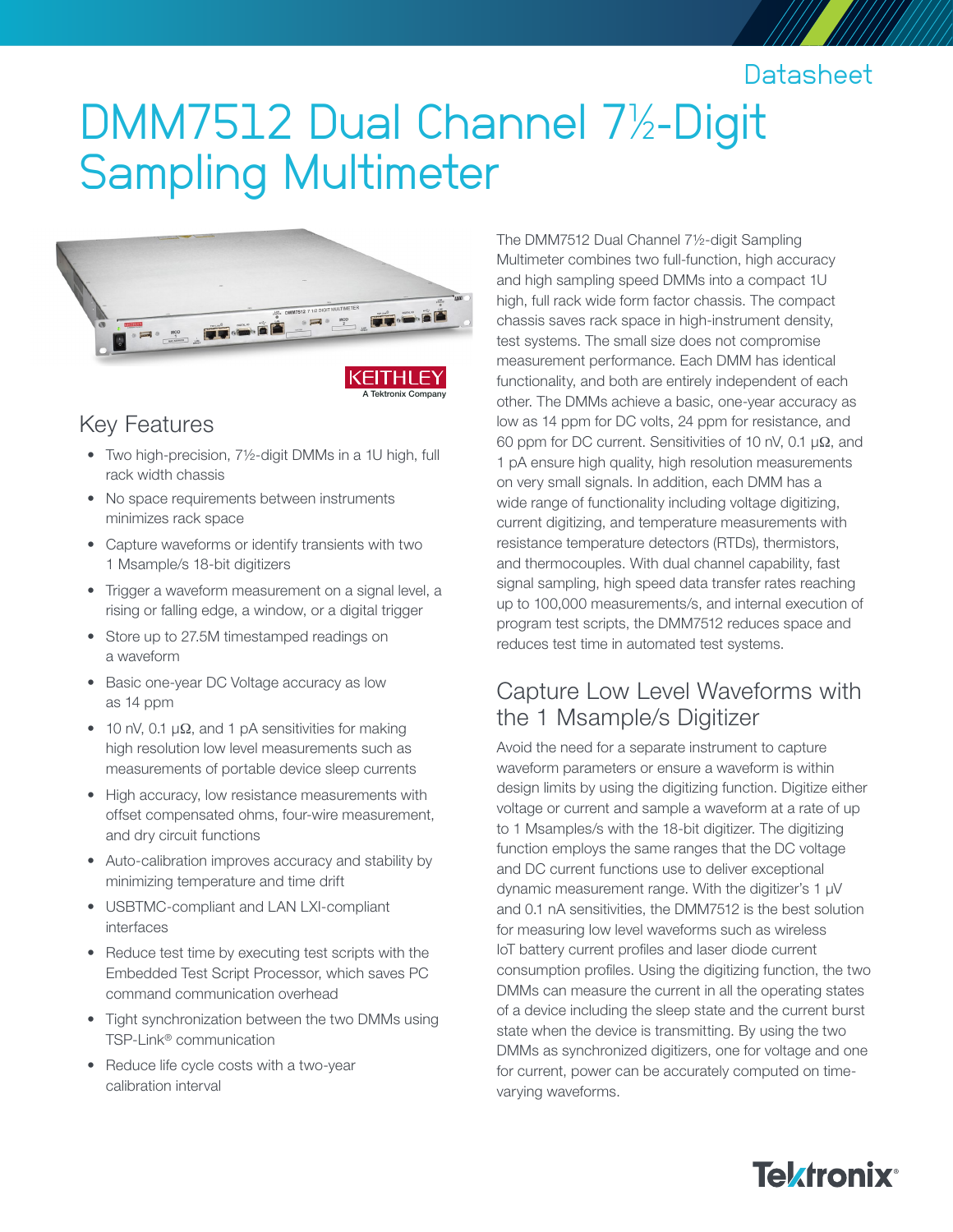

The digitizers can trigger on either the slope, a level, or a window of an input waveform. The digitizers can also trigger on digital control signals such as external, hardware trigger inputs and software trigger commands. Each digitizer function provides oscilloscope-like performance with excellent sensitivity, high resolution, and a fast sampling rate.

# Optimized to Maximize Throughput

In addition to the high-speed sampling and fast integrating measurement modes, each of the DMM7512's DMMs utilize Keithley's powerful Test Script Processor (TSP®) technology. This embedded scripting capability enables each DMM to run powerful test scripts directly on the instrument without external PC interaction. These test scripts are complete test programs based on an easy-touse, yet highly efficient and compact scripting language, Lua (www.lua.org). Scripts include instrument control commands and program statements. Program statements control script execution and include typical programming language features such as variables, functions, branching, and loop control. A test script can execute a complete

test including performing specialized computations and making decisions on results without having to receive and decode individual commands from a controller. This saves significant test time by eliminating a substantial amount of interface communication time.

TSP technology also offers instrument-to-instrument communication and control through the TSP-Link® channel expansion bus. The DMMs in the DMM7512 can communicate with each other and with other TSP-enabled instruments, such as the 4-channel 2606B System SourceMeter® Source Measure Unit (SMU) Instrument, in a master-subordinate configuration so that all instruments operate as a single, integrated system controlled by a TSP script in the master instrument. TSP-Link supports up to 32 instruments per IP address, so a system can be easily scaled for any test system requirements.

In addition to communicating with and controlling TSPenabled instruments, any instrument with a LAN interface can be controlled by a TSP-embedded test script using the TSP-Net communication facility.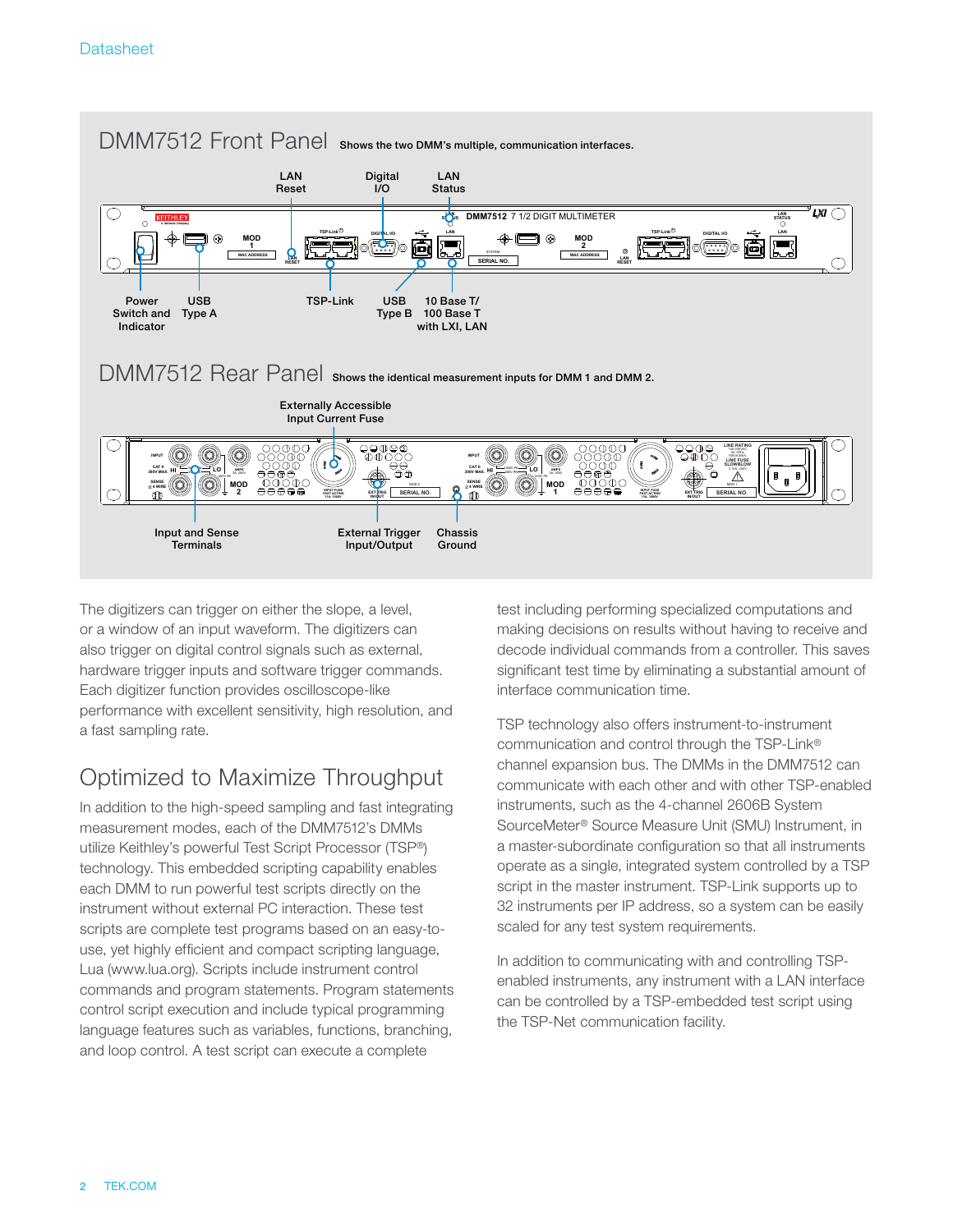

Embedded TSP test scripts execute complete test programs and reduce test time.



A test script can control multiple instruments through the TSP-Link interface. Measurements between all DMMs can be synchronized with a latency of under 500 ns.



Simultaneously stimulate and measure multiple DUTs with the compact, high density, configuration of the dual-DMM DMM7512 and the four-channel 2606B System SourceMeter SMU Instrument.

### Use the Virtual Front Panel for Test Setup or Manual **Measurements**

Even though the DMM7512 does not have a front panel display, the instrument has a built-in web browser with a virtual front panel. Through a LAN interface connection, the virtual front panel can be displayed on a PC monitor. With the virtual front panel, each DMM of the DMM7512 can be controlled using either the PC touchscreen display or mouse and keyboard controls. All the functionality of each DMM can be accessed through the virtual front panel. Thus manual operation and test setup can be performed as easily as if the instrument had a physical front panel.



The DMM7512 virtual front panel displays a conventional DMM front panel.



Use the virtual front panel to obtain a full screen display of a waveform. Apply cursors and statistics for waveform analysis.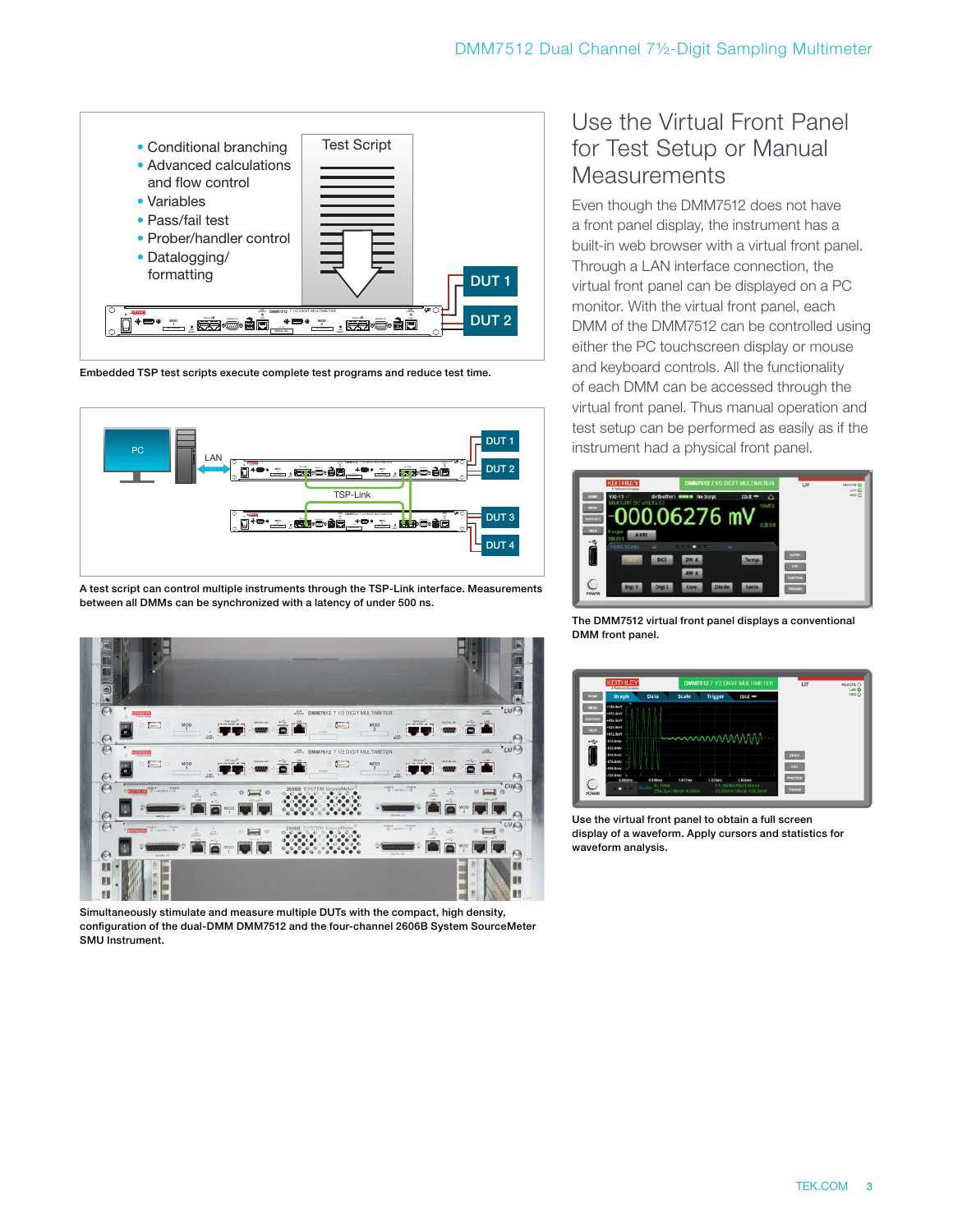# Specification Conditions

This document contains specifications and supplemental information for the DMM7512 7½ Digit Graphical Sampling Multimeter instrument. Specifications are the standards against which the DMM7512 is tested. Upon leaving the factory, the DMM7512 meets these specifications. Supplemental and typical values are nonwarranted, apply at 23 °C, and are provided solely as useful information. Measurement accuracies are specified at the DMM7512 terminals under these conditions:

- Temperature 23 °C ±5 °C, 5% to 80 60% relative humidity, noncondensing
- After a 4-hour warmup period
- 1 PLC or 5 PLC; for NPLC settings less than 1 PLC, add appropriate ppm of range for peak noise uncertainty from the RMS noise table
- Autozero enabled unless otherwise noted
- Remote sense operation or properly zeroed local operation
- Calibration period: One year or two years (calibration period may vary depending on customer requirements)
- $T_{ACAL}$  = Ambient temperature of last automatic calibration
- $T_{\text{CAL}}$  = Ambient temperature of last external calibration; factory calibration performed at 23 °C  $\pm$ 1 °C

# DC Voltage

#### **Accuracy (Input impedance auto)**

|                            |                  |                                  | Accuracy $\pm$ (ppm of reading + ppm of range) |                                  |                                  |                                  |                                         |
|----------------------------|------------------|----------------------------------|------------------------------------------------|----------------------------------|----------------------------------|----------------------------------|-----------------------------------------|
| Range <sup>1</sup>         | Resolution       | Input<br>Impedance               | 24 hour<br>$T_{CAL}$ ±1 $°C^2$                 | 90 day<br>$T_{\text{cal}}$ ±5 °C | 1 year<br>$T_{\text{CAL}}$ ±5 °C | 2 year<br>$T_{\text{CAL}}$ ±5 °C | Temperature<br>Coefficient <sup>3</sup> |
| 100,00000 mV 4             | 10 <sub>nV</sub> | $>10$ GQ or<br>10 M $\Omega$ ±1% | $6 + 30$                                       | $12 + 30$                        | $18 + 30$                        | $29 + 30$                        | $0.1 + 2.5$                             |
| 1.0000000 V <sup>4</sup>   | $100 \text{ nV}$ | $>10$ GQ or<br>10 M $\Omega$ ±1% | $4 + 2$                                        | $9 + 5$                          | $15 + 5$                         | $26 + 5$                         | $0.1 + 0.5$                             |
| 10,000000 V <sup>4</sup>   | $1 \mu V$        | $>10$ GQ or<br>10 M $\Omega$ ±1% | $2 + 0.7$                                      | $9 + 1.2$                        | $14 + 1.2$                       | $22 + 1.2$                       | $0.1 + 0.05$                            |
| 100,00000 V <sup>4</sup>   | $10 \mu V$       | 10 M $\Omega$ +1%                | $8 + 6$                                        | $(18 + 15)^5$                    | $(22 + 15)^5$                    | $(30 + 15)^5$                    | $(0.15 + 0.1)^5$                        |
|                            |                  |                                  |                                                | $35 + 15$                        | $40 + 15$                        | $45 + 15$                        | $2.0 + 1$                               |
| 1000,0000 V <sup>4,6</sup> | 100 uV           | 10 M $\Omega$ +1%                | $8 + 6$                                        | $(19 + 10)^5$                    | $(23 + 10)^5$                    | $(31 + 10)^5$                    | $(0.15 + 0.1)^5$                        |
|                            |                  |                                  |                                                | $35 + 10$                        | $40 + 10$                        | $45 + 8$                         | $2.0 + 1$                               |

- 1. 20% overrange on all ranges except 1% for 1000 V range.
- 2. Relative to calibration accuracy.
- 3. Add per degree from  $T_{\text{CAL}} \pm 5$  °C.

- 5. Specified within 30 days of autocalibration,  $T_{\text{OPER}} \pm 5 \text{ °C}$  from  $T_{\text{ACAL}}$ .
- 6. For signal levels greater than 500 V, add 0.02 ppm/V to the ppm of the readings specification for measurements exceeding 500 V.

<sup>4.</sup> When properly zeroed using the Rel function with external cables.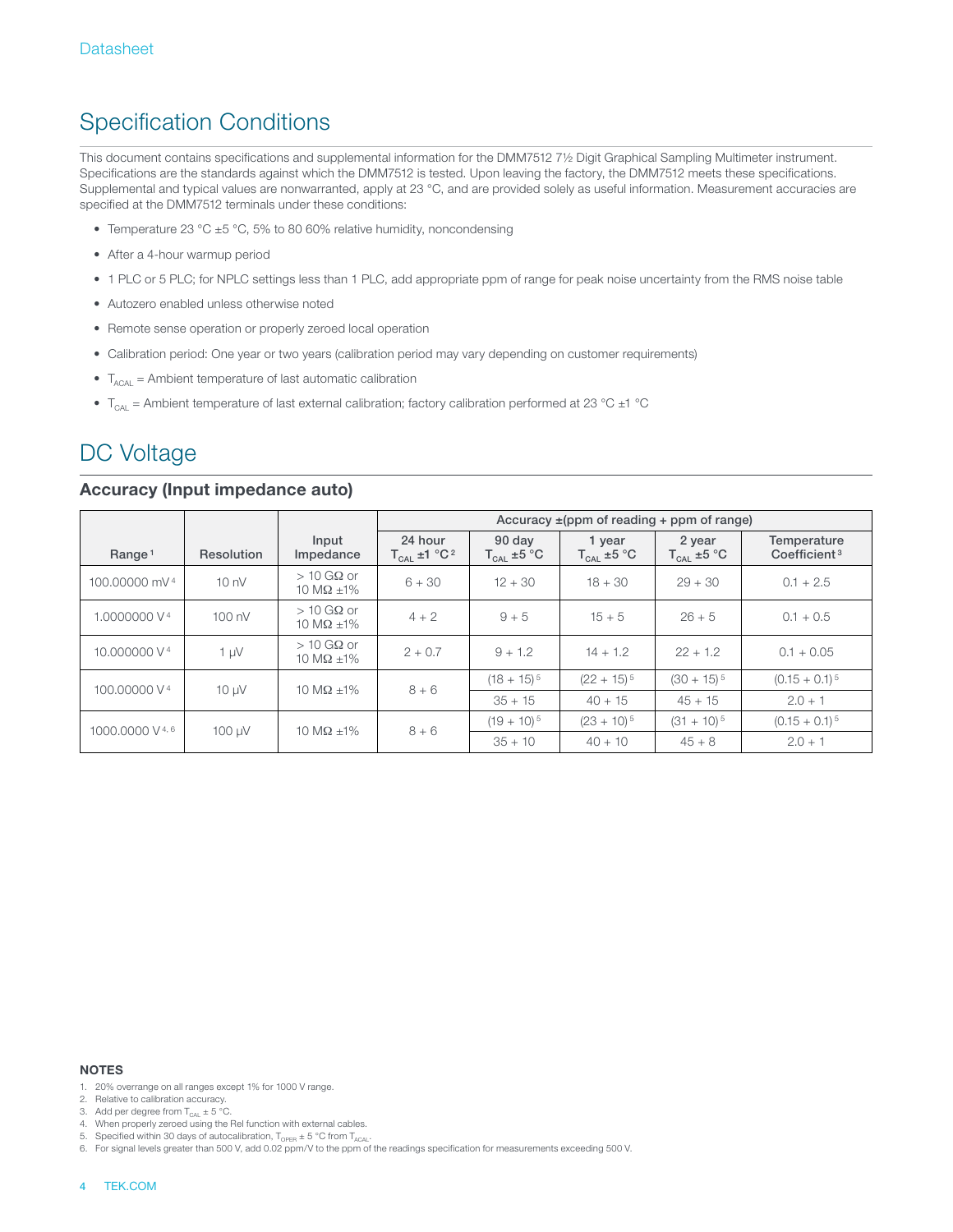### **RMS NOISE (ADDITIONAL PEAK NOISE UNCERTAINTY) 7**

|                                                                                                                                                                        |                | Peak noise uncertainty is included in DC specifications for $\geq 1$ PLC. |                |          |           |          |  |  |  |
|------------------------------------------------------------------------------------------------------------------------------------------------------------------------|----------------|---------------------------------------------------------------------------|----------------|----------|-----------|----------|--|--|--|
|                                                                                                                                                                        |                | Add peak noise uncertainty to measurements for <1 PLC.                    |                |          |           |          |  |  |  |
|                                                                                                                                                                        |                | Input impedance set to auto.                                              |                |          |           |          |  |  |  |
| 10 V at 0.006 PLC: 1.2 (from Accuracy table) + 11 (additional peak noise uncertainty) = 12.2 ppm of range.<br>Examples<br>10 V at 1 PLC: $1.2 + 0 = 1.2$ ppm of range. |                |                                                                           |                |          |           |          |  |  |  |
| <b>NPLC</b>                                                                                                                                                            | <b>Digits</b>  | 100 mV                                                                    | 1 <sub>V</sub> | 10V      | 100 V     | 1000 V   |  |  |  |
| 5                                                                                                                                                                      | $7\frac{1}{2}$ | 0.5                                                                       | 0.08           | 0.06     | 0.3       | 0.06     |  |  |  |
|                                                                                                                                                                        | $7\frac{1}{2}$ | 0.5                                                                       | 0.09           | 0.07     | 0.4       | 0.07     |  |  |  |
| 0.2 <sup>8</sup>                                                                                                                                                       | $6\frac{1}{2}$ | 2(10)                                                                     | 0.2(1.6)       | 0.1(1.1) | 1.1(9.4)  | 0.1(1)   |  |  |  |
| 0.2                                                                                                                                                                    | $6\frac{1}{2}$ | 2(12)                                                                     | 0.2(1.6)       | 0.1(1)   | 1.1(8.9)  | 0.2(1.1) |  |  |  |
| 0.06                                                                                                                                                                   | $5\frac{1}{2}$ | 3(17)                                                                     | 0.4(2.7)       | 0.3(2.1) | 3(17)     | 0.3(2.4) |  |  |  |
| 0.006                                                                                                                                                                  | $4\frac{1}{2}$ | 19 (95)                                                                   | 3(18)          | 3(15)    | 34 (125)  | 3(18)    |  |  |  |
| 0.0005                                                                                                                                                                 | $3\frac{1}{2}$ | 95 (480)                                                                  | 48 (215)       | 36 (170) | 173 (800) | 40 (205) |  |  |  |

### **DC Voltage Characteristics**

| <b>ADC Linearity</b>          | 1.0 ppm of reading $+$ 1.0 ppm of range                                                                                                                      |
|-------------------------------|--------------------------------------------------------------------------------------------------------------------------------------------------------------|
| Input Impedance               | <b>100 mV to 10 V Ranges:</b> Selectable >10 G $\Omega$ II <400 pF (auto) or 10 M $\Omega$ ±1% (10 M $\Omega$ )<br>100 V to 1000 V Ranges: 10 M $\Omega$ ±1% |
| Input Bias Current            | $<$ 50 pA at 23 °C under the following conditions: Autozero off or input impedance 10 M $\Omega$                                                             |
| <b>Common Mode Current</b>    | <2.1 µA peak-peak in 1 MHz bandwidth<br><100 nA peak-peak in 1 kHz bandwidth                                                                                 |
| Common Mode Voltage           | 500 $V_{\text{PE4K}}$ LO terminal to chassis maximum                                                                                                         |
| DC Voltage Autozero Off Error | For $\pm$ 1 °C and $\le$ 10 minutes, add $\pm$ (8 ppm of reading + 15 µV)                                                                                    |

#### **Normal Mode Rejection**

For DC voltage, line frequency ±0.1%

|               | 5 PLC    | 1 PLC | $\leq$ 0.2 PLC           | ≤0.01 PLC |
|---------------|----------|-------|--------------------------|-----------|
| Line Sync On  | 110 $dB$ | 90 dB | 45 dB                    |           |
| Line Sync Off | 60 dB    | 60 dB | $\overline{\phantom{a}}$ | __        |

#### **Common Mode Rejection**

For DC voltage and 100 Ω unbalanced in LO terminal

| <b>NPLC</b> |        |        | 0.2    | $\leq 0.2$ |
|-------------|--------|--------|--------|------------|
| Line Sync   | Эn     | υn     | IJη    | Off        |
| <b>CMRR</b> | 140 dB | 140 dB | 120 dB | 80dB       |

**NOTES**

7. Noise values are based on 1000 readings with autozero on and using low thermal 4-wire short. VRMS noise is typical. Additional peak noise is guaranteed.

8. With line sync on.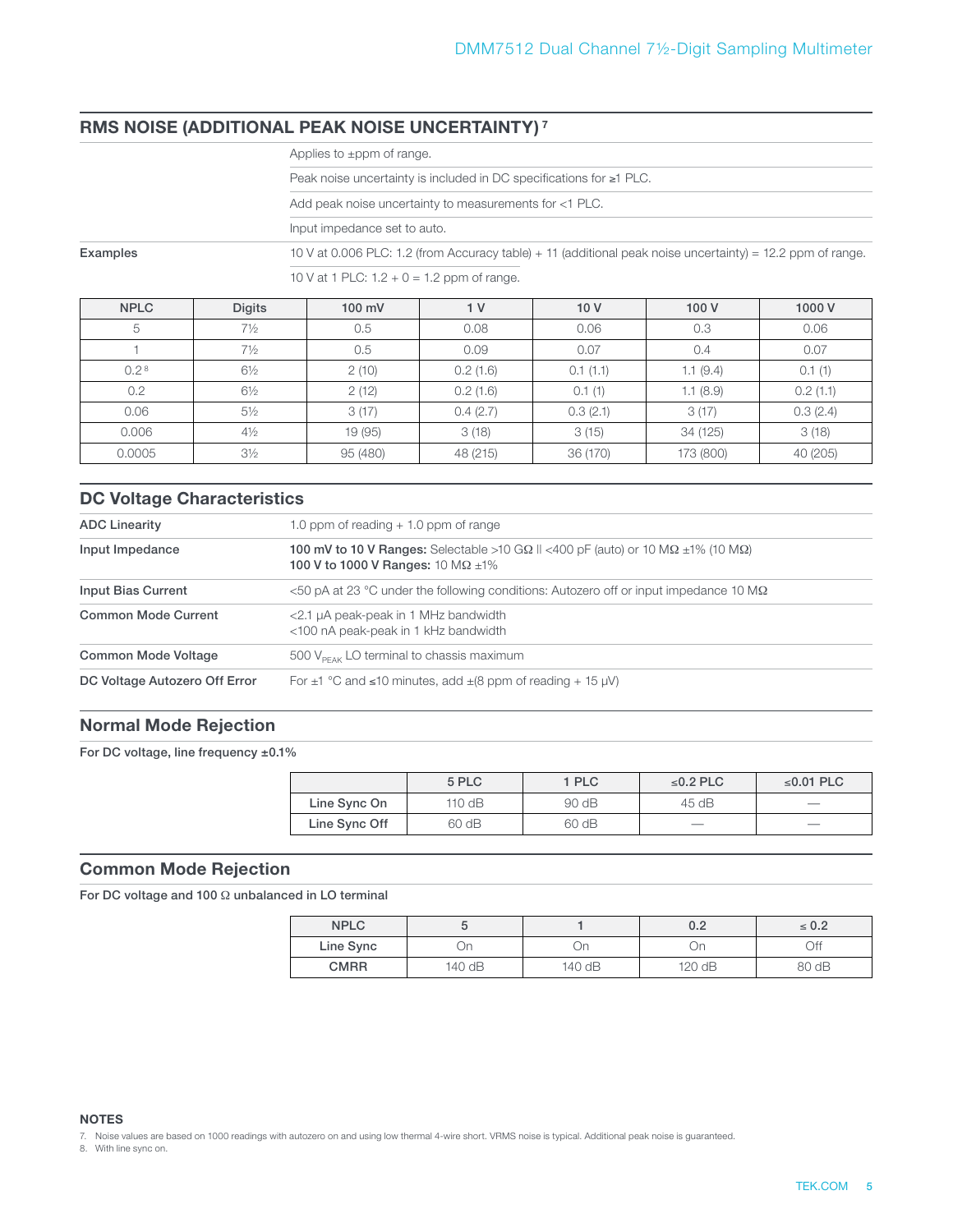# **Resistance**

### Enhanced Accuracy (within 30 days of autocalibration,  $T_{\text{OPER}} \pm 5 \degree C$  from  $T_{\text{ACAL}}$ )<sup>9</sup>

|                                         |                      |                                           | Accuracy $\pm$ [ppm of reading + ppm of range] |                                  |                                  |                           |                                          |
|-----------------------------------------|----------------------|-------------------------------------------|------------------------------------------------|----------------------------------|----------------------------------|---------------------------|------------------------------------------|
| Range <sup>10</sup>                     | Resolution           | Test Current <sup>11</sup><br>$(\pm 5\%)$ | 24 Hour<br>$T_{CAL}$ ±1 °C <sup>12</sup>       | 90 Day<br>$T_{\text{cal}}$ ±5 °C | 1 Year<br>$T_{\text{CAL}}$ ±5 °C | 2 Year<br>$T_{CAI}$ ±5 °C | Temperature<br>Coefficient <sup>13</sup> |
| $1.0000000 \Omega$                      | 0.1 $\mu\Omega$      | $10 \text{ mA}$                           | $15 + 60$                                      | $30 + 60$                        | $30 + 60$                        | $30 + 60$                 | $0.15 + 0.1$                             |
| $10.000000 \Omega$                      | 1 $\mu\Omega$        | $10 \text{ mA}$                           | $15 + 6$                                       | $30 + 6$                         | $30 + 6$                         | $30 + 6$                  | $0.15 + 0.1$                             |
| 100,00000 $\Omega$                      | $10 \mu\Omega$       | 1 mA                                      | $12 + 4$                                       | $27 + 4$                         | $27 + 4$                         | $27 + 4$                  | $0.15 + 0.1$                             |
| $1.0000000$ kΩ                          | $100 \mu\Omega$      | 1 mA                                      | $12 + 3$                                       | $24 + 3$                         | $24 + 3$                         | $24 + 3$                  | $0.15 + 0.1$                             |
| 10.000000 $k\Omega$ <sup>14</sup>       | 1 m $\Omega$         | 100 µA                                    | $13 + 3$                                       | $30 + 3$                         | $30 + 3$                         | $30 + 3$                  | $0.15 + 0.1$                             |
| 100.00000 k $\Omega$ <sup>14, 15</sup>  | $10 \text{ m}\Omega$ | $10 \mu A$                                | $13 + 3$                                       | $30 + 3$                         | $30 + 3$                         | $30 + 3$                  | $0.3 + 0.1$                              |
| $.0000000$ M $\Omega$ <sup>14, 16</sup> | 100 m $\Omega$       | $10 \mu A$                                | $14 + 3$                                       | $30 + 4$                         | $30 + 4$                         | $30 + 4$                  | $0.7 + 0.1$                              |
| 10.000000 MΩ <sup>17</sup>              | $1 \Omega$           | $0.69$ uA $\parallel$ 10 M $\Omega$       | $150 + 6$                                      | $200 + 10$                       | $200 + 10$                       | $200 + 10$                | $70 + 1$                                 |
| 100.00000 MΩ <sup>17</sup>              | $10 \Omega$          | $0.69$ µA $\parallel$ 10 M $\Omega$       | $800 + 30$                                     | $2000 + 30$                      | $2000 + 30$                      | $2000 + 30$               | $385 + 1$                                |
| 1.0000000 G $\Omega$ <sup>17</sup>      | $100 \Omega$         | $0.69 \mu A \parallel 10 \text{ M}\Omega$ | $9000 + 100$                                   | $9000 + 100$                     | $9000 + 100$                     | $9000 + 100$              | $3000 + 1$                               |

#### **Accuracy 18**

|                             |                         |                                           | Accuracy $\pm$ (ppm of reading + ppm of range) |                           |                                  |                                             |                                          |
|-----------------------------|-------------------------|-------------------------------------------|------------------------------------------------|---------------------------|----------------------------------|---------------------------------------------|------------------------------------------|
| Range <sup>19</sup>         | Resolution              | Test Current <sup>20</sup><br>$(\pm 5\%)$ | 24 Hour<br>$T_{CAL}$ ±1 °C <sup>21</sup>       | 90 Day<br>$T_{CAL}$ ±5 °C | 1 Year<br>$T_{\text{CAL}}$ ±5 °C | 2 Year<br>$\mathsf{T}_{\mathsf{CAL}}$ ±5 °C | Temperature<br>Coefficient <sup>22</sup> |
| $\overline{1}$ $\Omega$     | $0.1 \mu\Omega$         | $10 \text{ mA}$                           | $15 + 60$                                      | $40 + 60$                 | $50 + 60$                        | $70 + 60$                                   | $2.5 + 5$                                |
| $10 \Omega$                 | 1 $\mu\Omega$           | $10 \text{ mA}$                           | $15 + 6$                                       | $40 + 6$                  | $50 + 6$                         | $70 + 6$                                    | $2.5 + 0.5$                              |
| $100 \Omega$                | $10 \mu\Omega$          | 1 mA                                      | $12 + 4$                                       | $35 + 4$                  | $47 + 4$                         | $65 + 4$                                    | $5 + 0.25$                               |
| $1 \text{ k}\Omega$         | $100 \mu\Omega$         | 1 mA                                      | $12 + 3$                                       | $30 + 3$                  | $41 + 3$                         | $65 + 3$                                    | $5 + 0.25$                               |
| 10 k $\Omega$ <sup>23</sup> | 1 m $\Omega$            | $100 \mu A$                               | $10 + 3$                                       | $30 + 3$                  | $42 + 3$                         | $65 + 3$                                    | $2.5 + 0.25$                             |
| 100 k $\Omega$ 23, 24       | $10 \text{ m}\Omega$    | $10 \mu A$                                | $13 + 3$                                       | $38 + 3$                  | $50 + 3$                         | $65 + 3$                                    | $5 + 1$                                  |
| 1 $MO$ 23, 25               | $100 \text{ m}\Omega$   | $10 \mu A$                                | $14 + 3$                                       | $38 + 5$                  | $50 + 5$                         | $65 + 5$                                    | $5 + 1$                                  |
| $10 \text{ M}\Omega^{26}$   | $\overline{1}$ $\Omega$ | $0.69$ µA $\parallel$ 10 M $\Omega$       | $150 + 6$                                      | $200 + 10$                | $400 + 10$                       | $600 + 12$                                  | $70 + 1$                                 |
| $100 \text{ M}\Omega^{26}$  | $10 \Omega$             | $0.69$ µA $\parallel$ 10 M $\Omega$       | $800 + 30$                                     | $2000 + 30$               | $2000 + 30$                      | $2600 + 30$                                 | $385 + 1$                                |
| 1 GQ $^{26}$                | $100 \Omega$            | $0.69$ µA $\parallel$ 10 M $\Omega$       | $9000 + 200$                                   | $9000 + 200$              | $13000 + 200$                    | $14000 + 200$                               | $3000 + 1$                               |

- 9. Specifications are for 4-wire resistance, offset compensation on for ≤10 kΩ measurements, and offset compensation off for ≥10 kΩ measurements. 1 Ω range is 4-wire only. For 2-wire, with Rel, add 50 mΩ to ppm of range uncertainty. Without Rel and with Model 1756 test leads, add 100 mΩ to ppm of range uncertainty.
- 10. 20% overrange on all ranges.
- 11. Test current with offset compensation off.
- 12. Relative to calibration accuracy.
- 13. Add per degree from  $T_{CAL} \pm 5$  °C.
- 14. Specifications are for external cable and load capacitance <1 nF.
- 15. For offset compensation on, add 10 ppm uncertainty to ppm of reading.
- 16. For 4-wire 1 MΩ, open lead detector on, add 10 ppm uncertainty to ppm of reading.
- 17. Specified for <10% lead resistance mismatch in HI and LO.
- 18. Specifications are for 4-wire resistance, offset compensation on for ≤10 kΩ measurements, and offset compensation off for ≥10 kΩ measurements. 1 Ω range is 4-wire only. For 2-wire,<br>with Rel, add 50 mΩ to ppm of range
- 19. 20% overrange on all ranges.
- 20. Test current with offset compensation off.
- 21. Relative to calibration accuracy.
- 22. Add per degree from  $T_{\text{CAL}}$  ±5 °C.
- 23. Specifications are for external cable and load capacitance < 1 nF.
- 24. For offset compensation on, add 10 ppm of uncertainty to ppm of reading. 25. For 4-wire, 1 MΩ, open lead detection on, add 10 ppm uncertainty to ppm of reading.
- 26. Specified for <10% lead resistance mismatch in HI and LO.
	-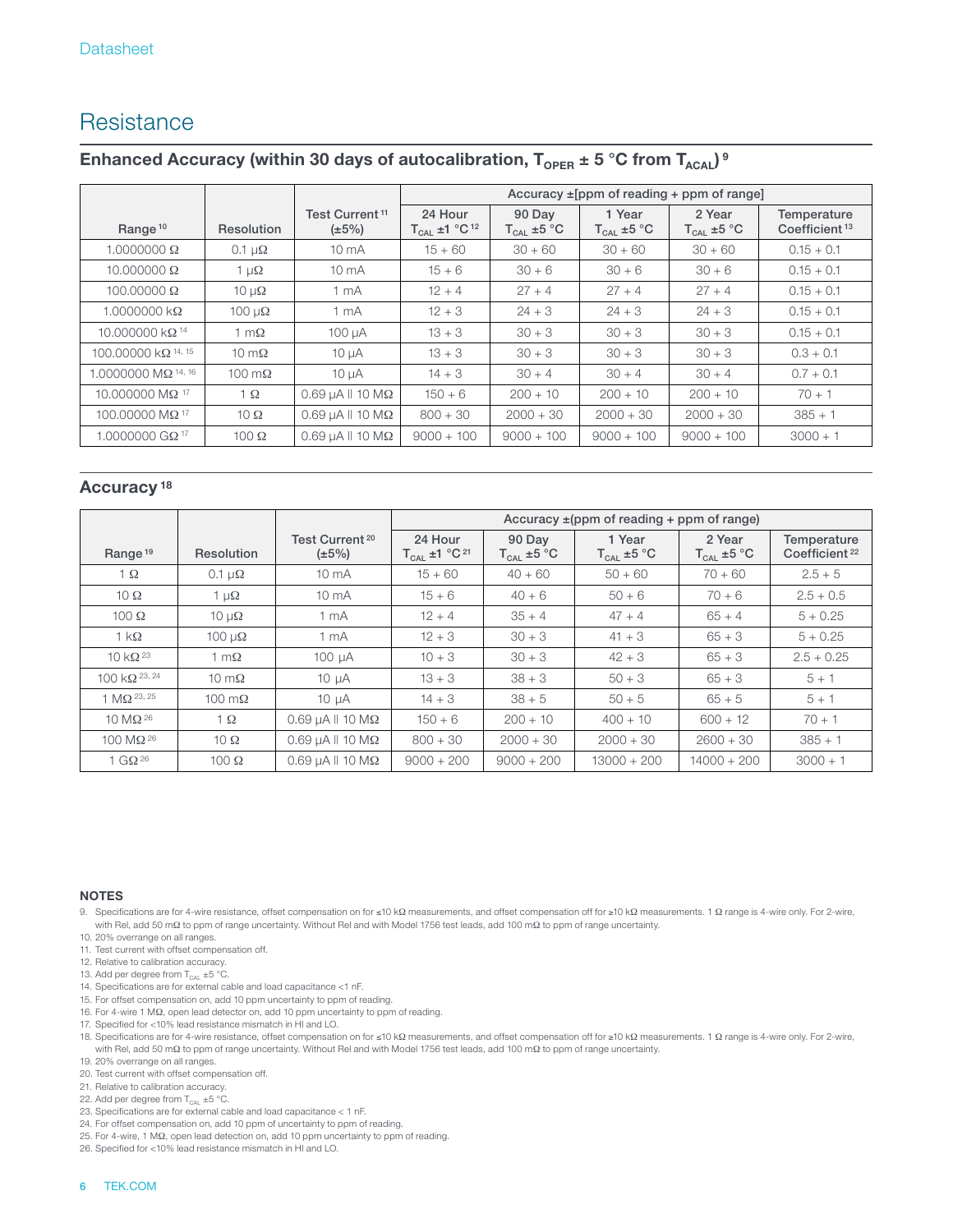#### **Resistance Open Circuit DC Voltage 27**

|                               |                          | <b>Offset Compensation Off</b> | <b>Offset Compensation On</b>     |
|-------------------------------|--------------------------|--------------------------------|-----------------------------------|
| Range <sup>19</sup>           | 2-wire                   | 4-wire                         | 4-wire                            |
| 1 $\Omega$                    | $\overline{\phantom{a}}$ | 9.2V                           | 9.5V                              |
| 10 $\Omega$                   | 9.2V                     | 9.2V                           | 9.5V                              |
| 100 $\Omega$ , 1 k $\Omega$   | 14.0 V                   | 14.2 V                         | 14.3 V                            |
| $10 \text{ k}\Omega$          | 9.5V                     | 9.5V                           | 9.5V                              |
| 100 k $\Omega$ , 1 M $\Omega$ | 12.7 V                   | 14.3 V                         | 14.3 V (100 $k\Omega$ range only) |
| 10 M $\Omega$ to 1 G $\Omega$ | 6.9 V                    | 6.9 V                          |                                   |

### **4-Wire Ohms (**≤**10k**Ω**) Offset Compensation On**

RMS Noise (additional peak noise uncertainty) 28

Applies to  $\pm$  ppm of range.

Peak noise uncertainty is included in DC specifications for ≥1 PLC.

Add peak noise uncertainty to measurements for <1 PLC.

Examples 1 kΩ at 0.006 PLC: 3 (from Accuracy table) + 26 (additional peak noise uncertainty) = 29 ppm of range.

1 kΩ at 1 PLC:  $3 + 0 = 3$  ppm of range.

| <b>NPLC</b> | <b>Digits</b>  | $1 \Omega$  | 10 $\Omega$ | 100 $\Omega$ | 1 k $\Omega$ | 10 k $\Omega$ |
|-------------|----------------|-------------|-------------|--------------|--------------|---------------|
| 5           | $7\frac{1}{2}$ | 2.8         | 0.3         | 0.3          | 0.07         | 0.3           |
| 1           | $7\frac{1}{2}$ | 4.2         | 0.4         | 0.4          |              | 0.5(2)        |
| $0.2^{29}$  | $6\frac{1}{2}$ | 30(160)     | 3(13)       | 3(13)        | 0.4(2.6)     | 1.2(8.2)      |
| 0.2         | $6\frac{1}{2}$ | 50 (250)    | 5(22)       | 5(22)        | 0.6(3.2)     | 1.2(8.3)      |
| 0.06        | $5\frac{1}{2}$ | 115 (546)   | 11(54)      | 12(56)       | 1.1(6.6)     | 3(18)         |
| 0.006       | $4\frac{1}{2}$ | 397 (2144)  | 40 (215)    | 38 (216)     | 6(34)        | 15 (78)       |
| 0.0005      | $3\frac{1}{2}$ | 1767 (9333) | 177 (933)   | 183 (954)    | 85 (406)     | 89 (456)      |

#### **2-Wire Ohms**

RMS Noise (additional peak noise uncertainty) 28

Applies to ±ppm of range.

Peak noise uncertainty is included in DC specifications for ≥1 PLC.

Add peak noise uncertainty to measurements for <1 PLC.

Examples 10 kΩ at 0.006 PLC: 3 (from Accuracy table) + 5 (50 mΩ with Rel) + 43 (additional peak noise uncertainty) = 51 ppm of range.

10 kΩ at 1 PLC:  $3 + 5 + 0 = 8$  ppm of range.

| <b>NPLC</b> | <b>Digits</b>  | 10 $\Omega$ | 100 $\Omega$ | 1 k $\Omega$ | 10 k $\Omega$ |
|-------------|----------------|-------------|--------------|--------------|---------------|
| 5           | $7\frac{1}{2}$ | 1.1         | 0.8(0.4)     | 0.1          | 0.2           |
|             | $7\frac{1}{2}$ | 0.6         | 0.6(0.4)     | 0.09         | 0.4(0.45)     |
| $0.2^{29}$  | $6\frac{1}{2}$ | 2(17)       | 2(10)        | 0.2(1.5)     | 0.8(6.3)      |
| 0.2         | $6\frac{1}{2}$ | 2(17)       | 2(14)        | 0.3(1.6)     | 0.8(6.4)      |
| 0.06        | $5\frac{1}{2}$ | 5(29)       | 6(32)        | 0.4(3.7)     | 2(12)         |
| 0.006       | $4\frac{1}{2}$ | 25(114)     | 21(119)      | 3(21)        | 9(50)         |
| 0.0005      | $3\frac{1}{2}$ | 103 (517)   | 109 (536)    | 56 (219)     | 55 (283)      |

#### **NOTES**

27. Open circuit voltage is typical, measured from input HI to LO, SHI and SLO open. For 1 Ω to 1 MΩ ranges using an external digital multimeter (DMM) set to 10 MΩ input impedance; for 10 MΩ to 1 GΩ ranges, set external DMM to >10 GΩ input impedance.

28. Noise values are based on 1000 readings with autozero on and using low thermal 4-wire short. RMS noise is typical. Additional peak noise is guaranteed.

29. With line sync on.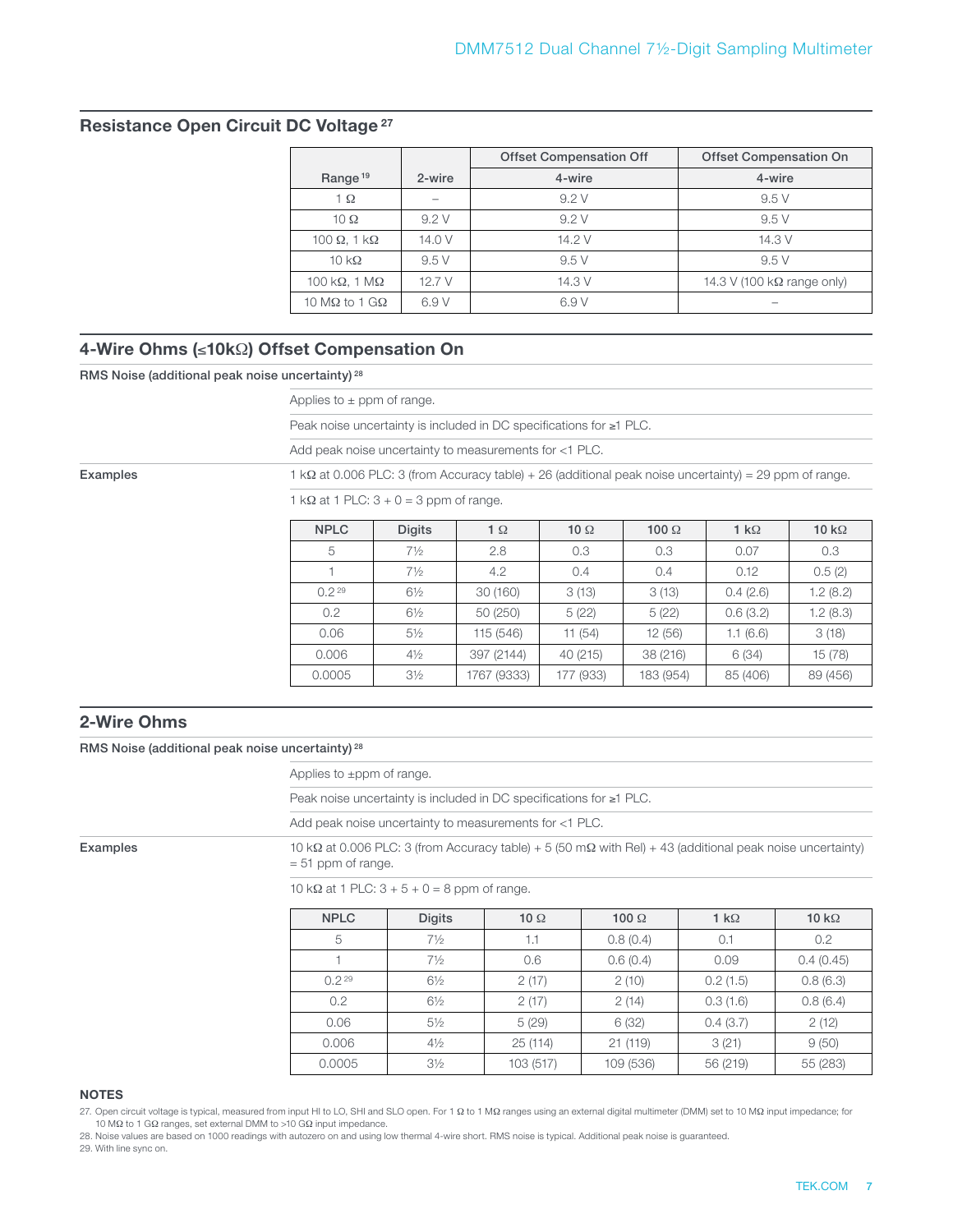#### **Resistance Characteristics**

#### Maximum 4-Wire Ohms Lead Resistance

|                            | 5 $\Omega$ per lead for 1 $\Omega$ range, 10% of range per lead for 10 $\Omega$ to 1 k $\Omega$ ranges; 1 k $\Omega$ per lead for all<br>other ranges.                                                                                                                                                                                                                                                   |
|----------------------------|----------------------------------------------------------------------------------------------------------------------------------------------------------------------------------------------------------------------------------------------------------------------------------------------------------------------------------------------------------------------------------------------------------|
| <b>Offset Compensation</b> | Selectable on 4-wire, 1 $\Omega$ to 100 k $\Omega$ ranges.                                                                                                                                                                                                                                                                                                                                               |
| Open Lead Detector         | Default is off.                                                                                                                                                                                                                                                                                                                                                                                          |
| Autozero Off Error         | For 2-wire ohms, $\pm 1$ °C and $\leq 10$ minutes, add $\pm (8 \text{ ppm of reading}) + 1.5 \text{ m}\Omega$ for 10 $\Omega$ range, 15 m $\Omega$ for<br>100 $\Omega$ and 1 k $\Omega$ ranges, 150 m $\Omega$ for 10 k $\Omega$ range, 1.5 $\Omega$ for 100 k $\Omega$ range, and 15 $\Omega$ for all other ranges.<br>For 4-wire ohms, $\pm 1$ °C and $\leq 10$ minutes, add $\pm (8$ ppm of reading). |
| <b>Input Current Limit</b> | For signals with a magnitude of $+12$ V to $+40$ V or $-12$ V to $-40$ V: $\pm 13$ mA source or sink, typical.<br>For signals with a magnitude of greater than $+40$ V or $-40$ V: $\pm$ 130 $\mu$ A source or sink, typical.                                                                                                                                                                            |

# DC Current

### Enhanced Accuracy (within 30 days of autocalibration, T<sub>OPER</sub> ±5 °C from T<sub>ACAL</sub>)

|                     |                  |                           | Accuracy $\pm$ (ppm of reading + ppm of range) |                                             |                                  |                           |                                          |
|---------------------|------------------|---------------------------|------------------------------------------------|---------------------------------------------|----------------------------------|---------------------------|------------------------------------------|
| Range <sup>30</sup> | Resolution       | Maximum Burden<br>Voltage | 24 Hour<br>$T_{CAL}$ ±1 °C <sup>31</sup>       | 90 Day<br>$\mathsf{T}_{\mathsf{CAL}}$ ±5 °C | 1 Year<br>$T_{\text{CAL}}$ ±5 °C | 2 Year<br>$T_{CAL}$ ±5 °C | Temperature<br>Coefficient <sup>32</sup> |
| 10.000000 µA        | 1 pA             | $15 \text{ mV}$           | $30 + 30$                                      | $75 + 30$                                   | $75 + 30$                        | $75 + 30$                 | $0.15 + 0.1$                             |
| 100.00000 µA        | 10 <sub>pA</sub> | $15 \text{ mV}$           | $20 + 5$                                       | $60 + 9$                                    | $60 + 9$                         | $60 + 9$                  | $0.15 + 0.1$                             |
| 1.0000000 mA        | 100 pA           | $15 \text{ mV}$           | $30 + 5$                                       | $60 + 9$                                    | $60 + 9$                         | $60 + 9$                  | $0.15 + 0.1$                             |
| 10.000000 mA        | 1 nA             | $20 \text{ mV}$           | $40 + 5$                                       | $60 + 9$                                    | $60 + 9$                         | $60 + 9$                  | $0.15 + 0.1$                             |
| 100,00000 mA        | 10nA             | $200 \text{ mV}$          | $50 + 18$                                      | $150 + 30$                                  | $150 + 30$                       | $150 + 30$                | $0.15 + 0.1$                             |
| 1.0000000 A         | 100nA            | 400 mV                    | $150 + 50$                                     | $400 + 50$                                  | $400 + 50$                       | $400 + 50$                | $0.15 + 0.1$                             |
| 3,000000 A          | 1 µA             | 1300 mV                   | $200 + 40$                                     | $400 + 40$                                  | $400 + 40$                       | $400 + 40$                | $0.15 + 0.1$                             |

#### **Accuracy**

|                     |                  |                           | Accuracy $\pm$ (ppm of reading + ppm of range) |                                                                      |                                  |                                   |                                          |  |  |
|---------------------|------------------|---------------------------|------------------------------------------------|----------------------------------------------------------------------|----------------------------------|-----------------------------------|------------------------------------------|--|--|
| Range <sup>30</sup> | Resolution       | Maximum Burden<br>Voltage | 24 Hour<br>$T_{CAL}$ ±1 °C <sup>31</sup>       | 90 Day<br>$\mathsf{T_{\mathsf{CAL}}}\pm \mathsf{5}~^\circ\mathsf{C}$ | 1 Year<br>$T_{\text{CAL}}$ ±5 °C | 2 Year<br>$T_{\text{CAL}}$ ±5 °C. | Temperature<br>Coefficient <sup>32</sup> |  |  |
| 10.000000 µA        | 1 pA             | $15 \text{ mV}$           | $30 + 30$                                      | $100 + 30$                                                           | $125 + 40$                       | $175 + 50$                        | $10 + 8$                                 |  |  |
| 100.00000 µA        | 10 <sub>pA</sub> | $15 \text{ mV}$           | $20 + 5$                                       | $75 + 12$                                                            | $100 + 15$                       | $150 + 20$                        | $10 + 3$                                 |  |  |
| 1.0000000 mA        | 100 pA           | $15 \text{ mV}$           | $30 + 5$                                       | $75 + 12$                                                            | $100 + 15$                       | $150 + 20$                        | $10 + 3$                                 |  |  |
| 10.000000 mA        | 1 nA             | $20 \text{ mV}$           | $40 + 5$                                       | $75 + 12$                                                            | $100 + 15$                       | $150 + 20$                        | $10 + 3$                                 |  |  |
| 100.00000 mA        | 10nA             | $200 \text{ mV}$          | $50 + 18$                                      | $300 + 30$                                                           | $400 + 30$                       | $500 + 30$                        | $50 + 5$                                 |  |  |
| 1.0000000 A         | 100nA            | 400 mV                    | $150 + 50$                                     | $400 + 50$                                                           | $450 + 50$                       | $500 + 50$                        | $10 + 10$                                |  |  |
| 3,000000 A          | 1 µA             | 1300 mV                   | $200 + 40$                                     | $400 + 40$                                                           | $450 + 40$                       | $500 + 40$                        | $10 + 10$                                |  |  |

**NOTES**

30. 20% overrange supported for all ranges except for 3 A, which is 1% supported.

31. Relative to calibration accuracy.

32. Add per degree from  $T_{\text{CAL}} \pm 5 \text{ °C}$ .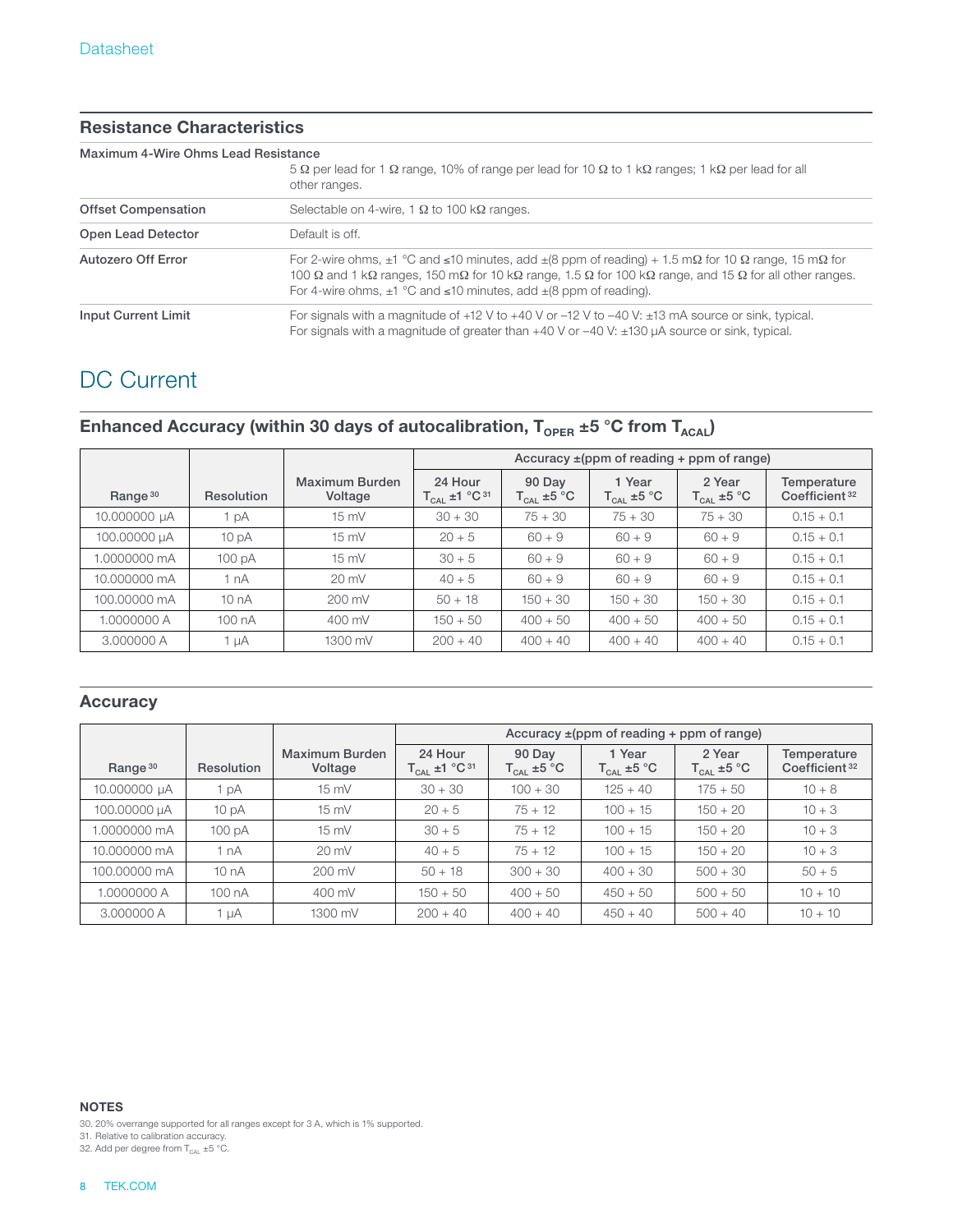#### RMS Noise (additional peak noise uncertainty) 33

|  |  |  | Applies to $\pm$ ppm of range. |
|--|--|--|--------------------------------|
|  |  |  |                                |

Peak noise uncertainty is included in DC specifications for ≥1 PLC.

Add peak noise uncertainty to measurements when <1 PLC.

Examples 1 mA at 0.006 PLC: 9 (from Accuracy table) + 20 (additional peak noise uncertainty) = 29 ppm of range.

1 mA at 1 PLC:  $9 + 0 = 9$  ppm of range.

| <b>NPLC</b>       | <b>Digits</b>  | $10 \mu A$ | $100 \mu A$ | 1 <sub>m</sub> A | $10 \text{ mA}$ | $100 \text{ mA}$ | 1A       | 3A       |
|-------------------|----------------|------------|-------------|------------------|-----------------|------------------|----------|----------|
| 5                 | $7\frac{1}{2}$ | 0.15       | 0.14        | 0.09             | 0.1             | 0.3              | 0.3      | 0.2      |
|                   | $7\frac{1}{2}$ | 0.4        | 0.13        | 0.1              | 0.1             | 0.5              | 0.5      | 0.3      |
| 0.2               | $6\frac{1}{2}$ | 0(220)     | 0(23)       | 0.2(3.4)         | 0.2(1.6)        | 2(10)            | 2(11)    | 0.7(4.6) |
| 0.2 <sup>34</sup> | $6\frac{1}{2}$ | 120 (260)  | 12(26)      | 1.2(3.8)         | 0.3(1.8)        | 1.9(9.8)         | 2(10)    | 0.8(5)   |
| 0.06              | $5\frac{1}{2}$ | 130 (280)  | 12(29)      | 1.3(5.6)         | 0.4(3.9)        | 2(14)            | 2(14)    | 1.2(7.7) |
| 0.006             | $4\frac{1}{2}$ | 130 (350)  | 14 (42)     | 3(20)            | 2(20)           | 4(30)            | 4(31)    | 7(51)    |
| 0.0005            | $3\frac{1}{2}$ | 260 (2110) | 30 (300)    | 20 (150)         | 20 (160)        | 30 (190)         | 30 (190) | 70 (510) |

### **DC Current Characteristics**

| Range                                                                                                                                                                              | 10 <sub>u</sub> A | $100 \mu A$       | mA          | $10 \text{ mA}$ | $100 \text{ mA}$ | 1 A          | 3 A          |
|------------------------------------------------------------------------------------------------------------------------------------------------------------------------------------|-------------------|-------------------|-------------|-----------------|------------------|--------------|--------------|
| Effective Internal Shunt Value <sup>35</sup>                                                                                                                                       | $k\Omega$         | 100 $\Omega$      | 10 $\Omega$ | lΩ              | $0.1 \Omega$     | $0.1 \Omega$ | $0.1 \Omega$ |
| Autozero Off Error: For $\pm 1$ °C and $\leq 10$ minutes<br>add $\pm$ (8 ppm of reading + range error)                                                                             | 150 pA            | 1.5 <sub>nA</sub> | 15 nA       | 150 nA          | 15 <sub>uA</sub> | 150 uA       | 150 µA       |
| <b>Overload Recovery:</b> For each additional sustained amp<br>beyond $\pm 1.5$ A, add the following initial ppm of range error<br>until thermally settled after overload recovery | 15500             | 1800              | 150         | 150             | 6500             | 200          |              |

### **Temperature**

#### **4-Wire RTD or 3-Wire RTD**

Types: 100 Ω platinum PT100, D100, F100, PT385, PT3916; or user-configurable 0 Ω to 10 kΩ.

|                          |                                         |                   | Accuracy $\pm$ °C       |                            |  |  |  |
|--------------------------|-----------------------------------------|-------------------|-------------------------|----------------------------|--|--|--|
| Type                     | Range                                   | Resolution        | 2 Year, $T_{CAI}$ ±5 °C | Temperature Coefficient 36 |  |  |  |
| 4-Wire RTD               | $-200^\circ$ to 400 °C l                | $0.01 \text{ °C}$ | 0.09 °C                 | 0.003 °C/ °C               |  |  |  |
| 3-Wire RTD <sup>37</sup> | $ -200^{\circ}$ to 400 $^{\circ}$ C $ $ | $0.01 \text{ °C}$ | 0.75 °C                 | 0.003 °C/ °C               |  |  |  |

#### **Thermistor**

Types: 2.252 kΩ, 5 kΩ, and 10 kΩ.

|            |                                     |         |                                             | Accuracy $\pm$ °C                     |
|------------|-------------------------------------|---------|---------------------------------------------|---------------------------------------|
| Type       | Range                               |         | Resolution   2 Year, $T_{\text{CAL}}$ ±5 °C | Temperature Coefficient <sup>36</sup> |
| Thermistor | $-80^\circ$ to +150 $^\circ$ C $\,$ | 0.01 °C | 0.08 °C                                     | 0.002 °C/ °C                          |

#### **NOTES**

33. Noise values are based on 1000 readings with autozero on and AMPS terminal open. RMS noise is typical. Additional peak noise is guaranteed.

34. With line sync on.

35. Values are typical and guaranteed by design.

36. Add per degree from  $T_{\text{CAL}}$  ±5 °C; specifications without autocalibration.

37. For 3-wire RTD, accuracy is for < 0.1 Ω lead resistance mismatch for input HI and LO. Add 0.25 °C/ 0.1 Ω of HI-LO lead resistance mismatch.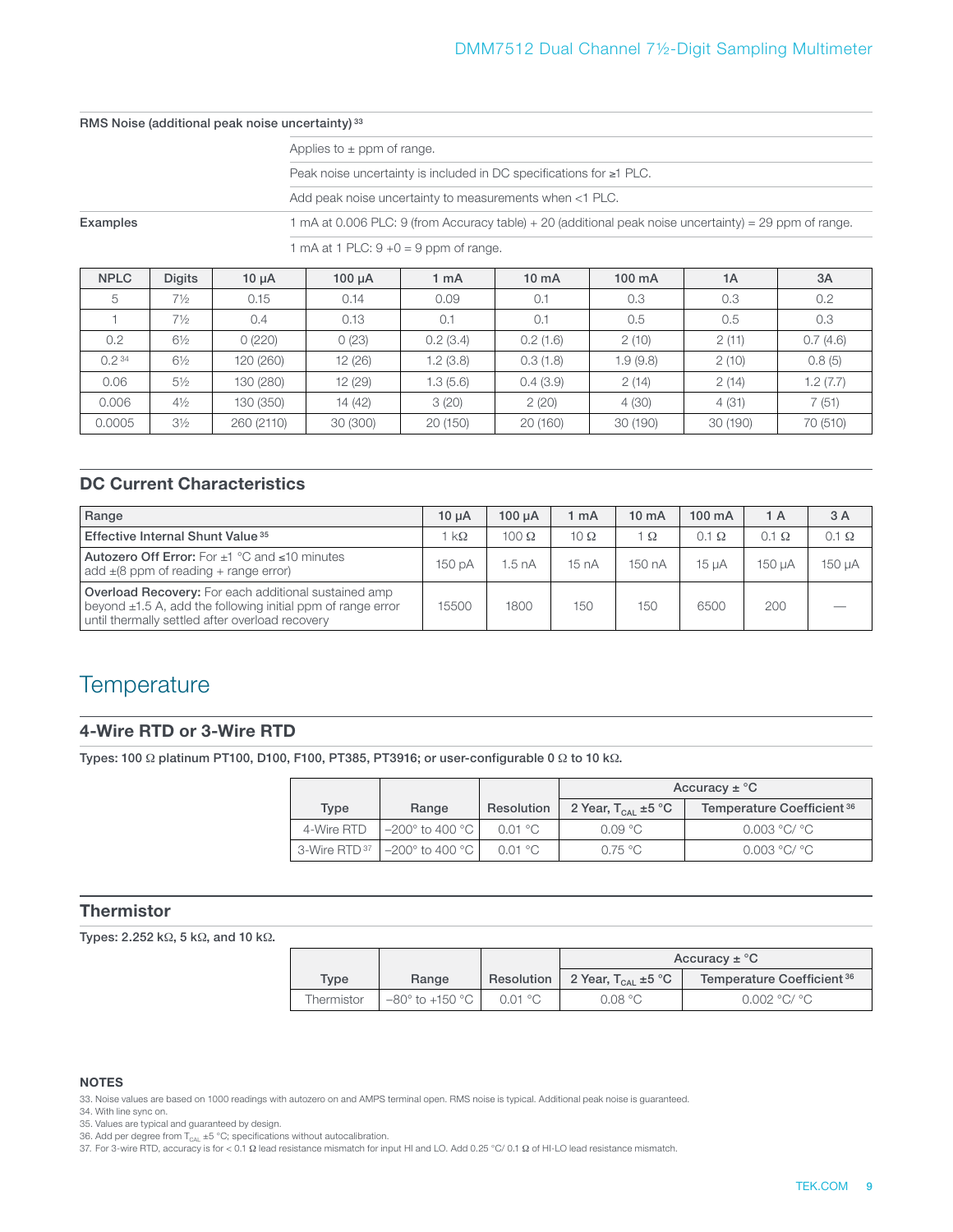### **Thermocouple**

Types: B, E, J, K, N, R, S, T

|             |                      |                         | Accuracy $\pm$ °C                                                                  |                                          |
|-------------|----------------------|-------------------------|------------------------------------------------------------------------------------|------------------------------------------|
| <b>Type</b> | Range                | Resolution              | 2 Year, $T_{CAL} \pm 5$ °C <sup>38</sup><br><b>Simulated Reference</b><br>Junction | Temperature<br>Coefficient <sup>36</sup> |
| B           | 350 to +1820 °C      | $0.1 \text{ }^{\circ}C$ | 0.9 °C                                                                             | 0.03 °C/ °C                              |
| F           | $-200$ to $+1000$ °C | 0.001 °C                | 0.4 °C                                                                             | 0.03 °C/ °C                              |
| J           | $-200$ to $+760$ °C  | 0.001 °C                | 0.4 °C                                                                             | 0.03 °C/ °C                              |
| K           | $-200$ to $+1372$ °C | 0.001 °C                | $0.4 \text{ }^{\circ}C$                                                            | 0.03 °C/ °C                              |
| N           | $-200$ to $+1300$ °C | 0.001 °C                | 0.4 °C                                                                             | 0.03 °C/ °C                              |
| R           | 0 to $+1768$ °C      | $0.1 \text{ }^{\circ}C$ | $0.9 \text{ °C}$                                                                   | 0.03 °C/ °C                              |
| S           | 0 to $+1768$ °C      | $0.1 \text{ }^{\circ}C$ | $0.9 \text{ °C}$                                                                   | 0.03 °C/ °C                              |
|             | $-100$ to $+400$ °C  | 0.001 °C                | 0.4 °C                                                                             | 0.03 °C/ °C                              |

# **Continuity**

|                           |                   |                     |                      | Accuracy $\pm$ (ppm of reading + ppm of range) |                                       |  |
|---------------------------|-------------------|---------------------|----------------------|------------------------------------------------|---------------------------------------|--|
| Range <sup>39</sup>       | <b>Resolution</b> | <b>Test Current</b> | Open Circuit Voltage | 2 Year, $T_{\text{cal}} \pm 5 \degree C$       | Temperature Coefficient <sup>40</sup> |  |
| $.0000\,\mathrm{k}\Omega$ | 100 m $\Omega$    | mA                  | 14.0 V               | $100 + 100$                                    | $2.5 + 1$                             |  |

#### **Continuity Characteristics**

Continuity High Limit User-selectable; default 10 Ω.

**NOTES**

38. Exclusive of cold-junction errors.

39. Specifications exclude lead resistance.

40. Add per degree from  $T_{\text{CAL}}$  ±5 °C; specifications without autocalibration.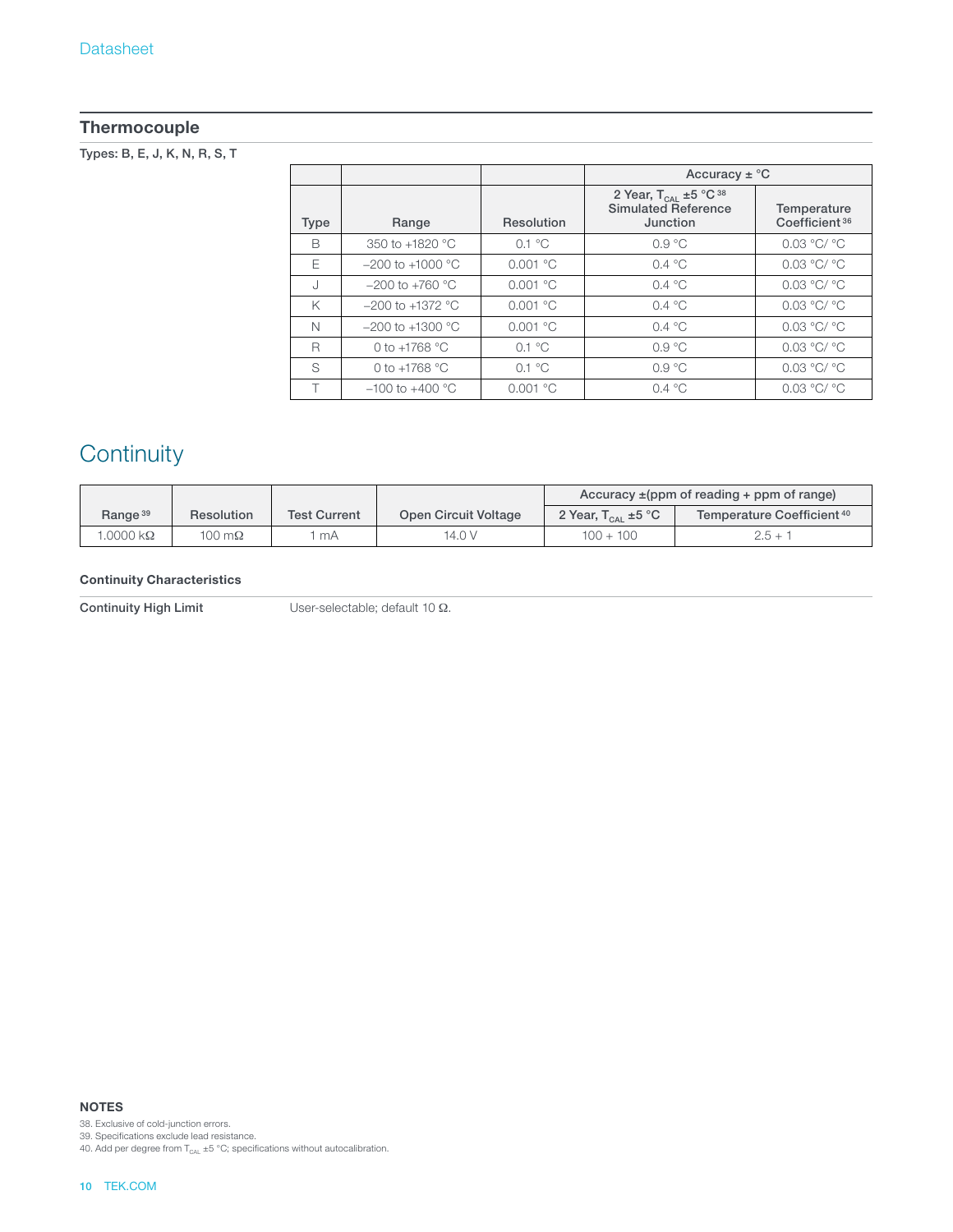### Digitize Voltage

### **Accuracy (Input Impedance AUTO)**

|                |                          |                               | Accuracy $\pm$ (ppm of reading + ppm of range) |                                  |                           |                                          |  |
|----------------|--------------------------|-------------------------------|------------------------------------------------|----------------------------------|---------------------------|------------------------------------------|--|
| Range $41, 42$ | Resolution <sup>43</sup> | Input Impedance <sup>44</sup> | 90 Day<br>$T_{\text{CAL}}$ ±5 °C               | 1 Year<br>$T_{\text{CAL}}$ ±5 °C | 2 Year<br>$T_{CAI}$ ±5 °C | Temperature<br>Coefficient <sup>45</sup> |  |
| 100,000 mV     | l uV                     | >10 GΩ or 10 MΩ $±1\%$        | $210 + 100$                                    | $220 + 100$                      | $230 + 100$               | $15 + 20$                                |  |
| 1.00000 V      | $10 \mu V$               | >10 GΩ or 10 MΩ $±1\%$        | $110 + 75$                                     | $120 + 75$                       | $130 + 75$                | $15 + 20$                                |  |
| 10.0000 V      | $0.1$ mV                 | >10 GΩ or 10 MΩ $±1\%$        | $110 + 75$                                     | $120 + 75$                       | $130 + 75$                | $10 + 20$                                |  |
| 100,000 V 46   | mV                       | 10 M $\Omega$ +1%             | $110 + 75$                                     | $120 + 75$                       | $130 + 75$                | $15 + 20$                                |  |
| 1000.00 V 47   | $10 \text{ mV}$          | 10 M $\Omega$ +1%             | $110 + 75$                                     | $120 + 75$                       | $130 + 75$                | $10 + 20$                                |  |

### **DC-Coupled Additional Noise Uncertainty, Typical 48**



- 41. For DC coupling, 20% overrange for 100 mV to 100 V. For AC coupling, 500% overrange 100 mV to 100 V. 1% for 1000 V range DC coupling.
- 42. Accuracy with sample rate 1 k per second, aperture auto, and 100 reading buffer average.
- 43. Power up default is 4½ digits.
- 44. User-selectable.
- 45. Add per degree from  $T_{\text{CAL}} \pm 5\%$ .
- 46. For 100 V range, input impedance auto and without ACAL, add 100 ppm of range additional uncertainty and 15 ppm/°C additional uncertainty for "of range" temperature coefficient for operation outside of  $T_{\text{CAL}}$  ±5 °C.
- 47. For signal levels greater than 500 V, add 0.02 ppm/V to the ppm of the readings specification for measurements exceeding 500 V.
- 48. Specified with aperture Auto and 4-wire short on input terminals. For 100 V range, input impedance 10 MΩ, multiply by 2.5. For all ranges and sample rate > 1 k, add an additional 3× RMS noise uncertainty to ppm of range.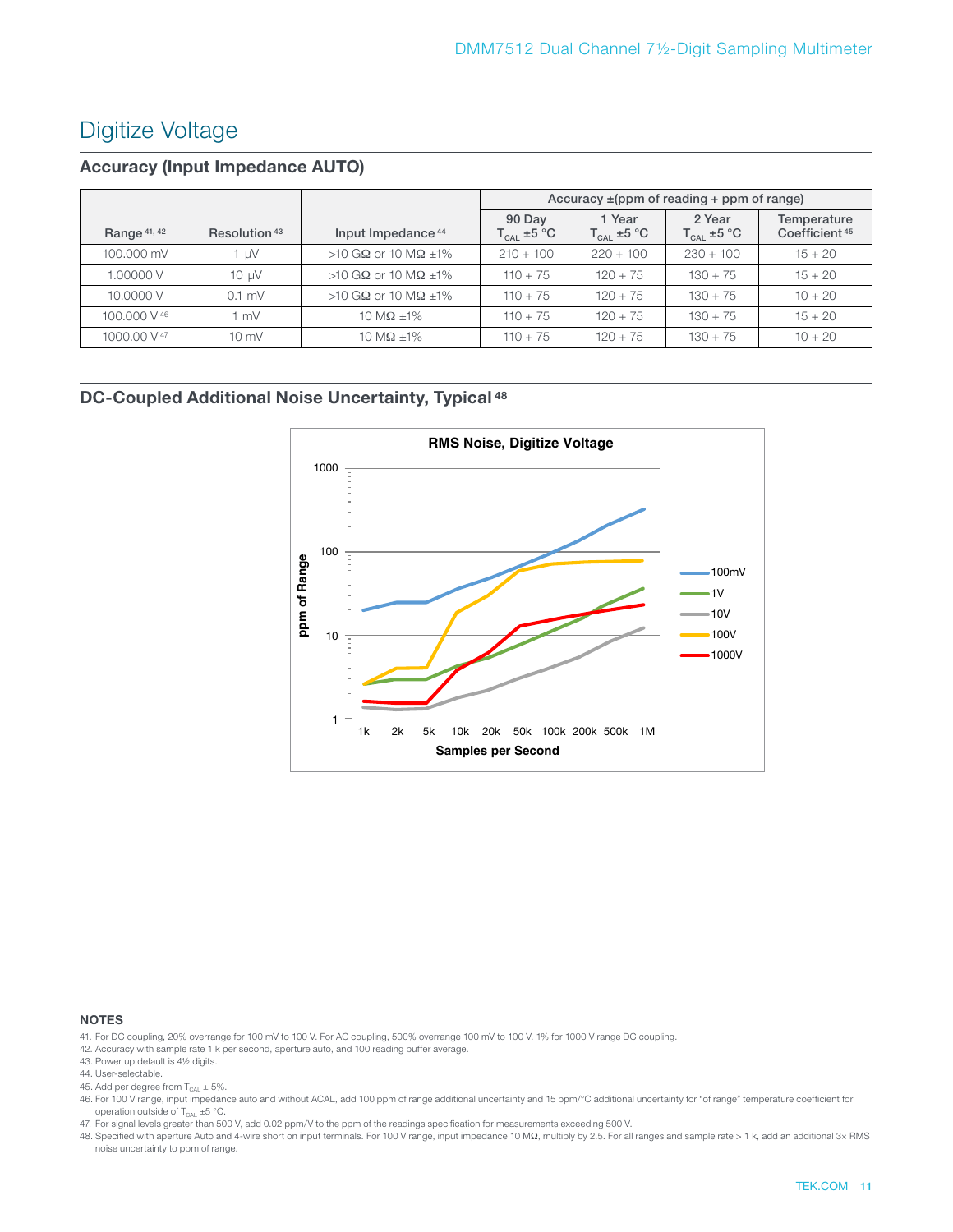# Digitize Current

### **DC Accuracy 49**

|                     |                          |                       | Accuracy $\pm$ (ppm of reading + ppm of range) |                                  |                           |                                          |  |  |
|---------------------|--------------------------|-----------------------|------------------------------------------------|----------------------------------|---------------------------|------------------------------------------|--|--|
| Range <sup>50</sup> | Resolution <sup>51</sup> | <b>Burden Voltage</b> | 90 Day<br>$T_{\text{CAL}}$ ±5 °C               | 1 Year<br>$T_{\text{CAL}}$ ±5 °C | 2 Year<br>$T_{CAL}$ ±5 °C | Temperature<br>Coefficient <sup>52</sup> |  |  |
| 10.0000 µA          | 0.1 <sub>nA</sub>        | $15 \text{ mV}$       | $150 + 75$                                     | $160 + 75$                       | $170 + 75$                | $30 + 15$                                |  |  |
| 100.000 µA          | 1 nA                     | $15 \text{ mV}$       | $150 + 75$                                     | $160 + 75$                       | $170 + 75$                | $30 + 15$                                |  |  |
| 1.00000 mA          | 10nA                     | $15 \text{ mV}$       | $150 + 75$                                     | $160 + 75$                       | $170 + 75$                | $30 + 15$                                |  |  |
| 10.0000 mA          | 100 nA                   | $20 \text{ mV}$       | $150 + 75$                                     | $160 + 75$                       | $170 + 75$                | $30 + 15$                                |  |  |
| 100,000 mA          | 1 µA                     | $200 \text{ mV}$      | $340 + 100$                                    | $450 + 100$                      | $560 + 100$               | $50 + 20$                                |  |  |
| 1.00000 A           | $10 \mu A$               | $400 \text{ mV}$      | $400 + 110$                                    | $500 + 110$                      | $600 + 110$               | $50 + 25$                                |  |  |
| 3.00000 A           | 100 µA                   | 1300 mV               | $650 + 150$                                    | $900 + 150$                      | $900 + 150$               | $50 + 25$                                |  |  |

### **Additional Noise Uncertainty, Typical 53**



#### **NOTES**

49. Accuracy with sample rate 1 k per second, aperture auto, and 100 reading buffer average.

50. 20% overrange on all ranges except 3.3% for 3 A range.

51. Power up default is 4½ digits.

52. Add per degree from  $T_{CAL} \pm 5$  °C.

53. Specified with aperture Auto and open input terminals. For all ranges and for ≥1 k sample rate, add an additional 3× RMS noise uncertainty to ppm of range.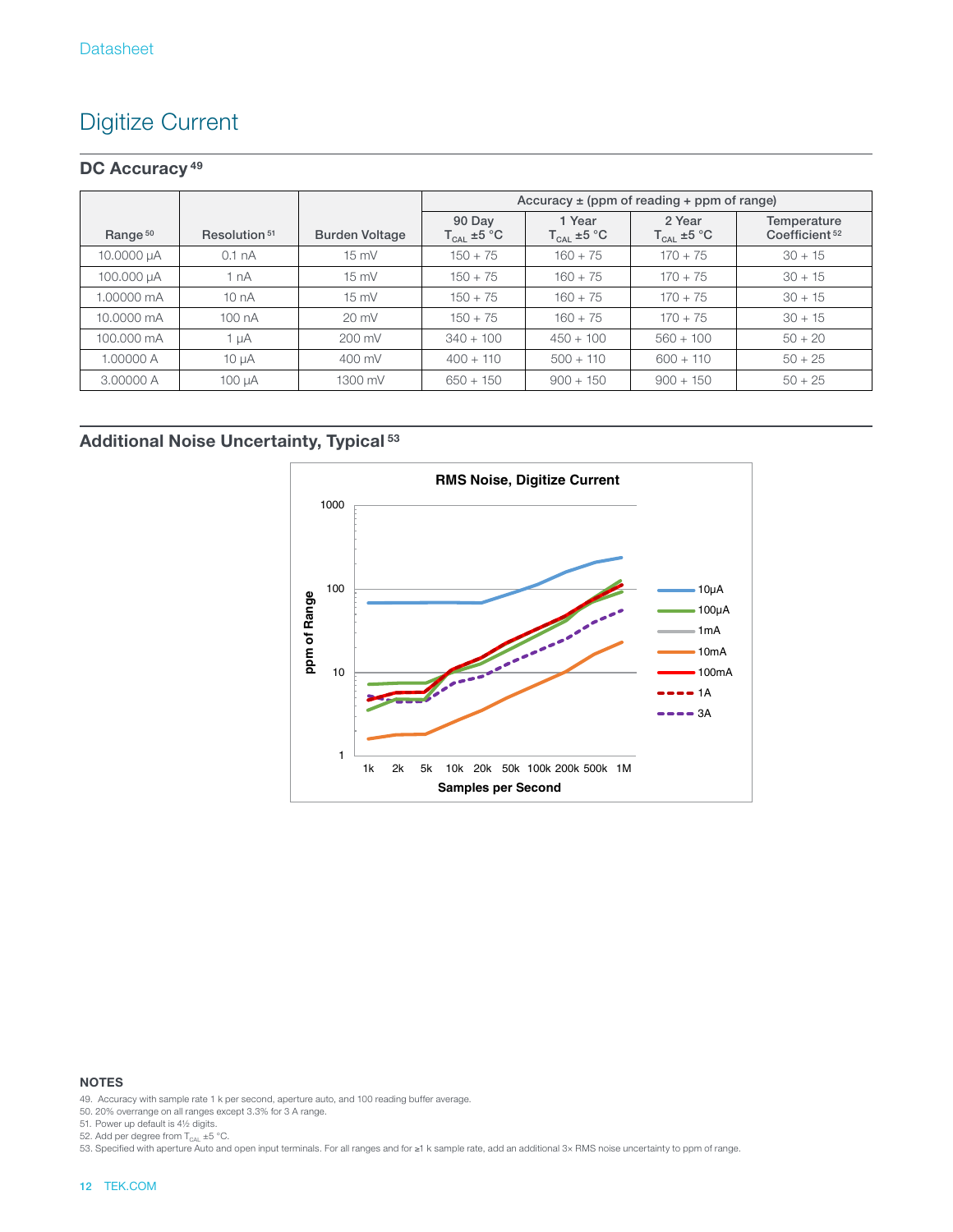# Digitizer Characteristics

| <b>Maximum Resolution</b>                    | 18 bits.                                                                                                                                                                                    |
|----------------------------------------------|---------------------------------------------------------------------------------------------------------------------------------------------------------------------------------------------|
| <b>Measurement Input Coupling</b>            | DC or AC (voltage only).                                                                                                                                                                    |
| Sampling Rate <sup>54</sup>                  | Programmable 1 k through 1 million.                                                                                                                                                         |
| <b>Volatile Sample Memory with Timestamp</b> | 27.5 million.                                                                                                                                                                               |
| Minimum Record Time                          | 1 µs.                                                                                                                                                                                       |
| <b>Timestamp Resolution</b>                  | 1 ns with standard or full buffer style. 1 us with compact buffer style.                                                                                                                    |
| <b>Timestamp Accuracy</b>                    | With standard or full buffer style, 20 ns between adjacent readings, with total buffer time <2 s.<br>With compact buffer style, 2 us adjacent readings, with total buffer buffer time <2 s. |
| <b>Maximum Record Length</b>                 | 8 million.                                                                                                                                                                                  |

### **Typical Reading Rates, 60 Hz (50 Hz) Operation 55, 56, 57, 58**

|             |                |                                    | Functions:<br>DC Voltage (10 V),<br>2-wire Ohms ( $\leq 10$ k $\Omega$ ),<br>DC Current (1 mA) |                                    | <b>Functions:</b><br>4-wire ohms ( $\leq 1$ k $\Omega$ ),<br>4-wire/3-wire RTD | Functions:<br>Thermistor           |                                      | Functions:<br>Dry Circuit ( $\leq 1$ k $\Omega$ ) |                                      |
|-------------|----------------|------------------------------------|------------------------------------------------------------------------------------------------|------------------------------------|--------------------------------------------------------------------------------|------------------------------------|--------------------------------------|---------------------------------------------------|--------------------------------------|
| <b>NPLC</b> | <b>Digits</b>  | <b>Measurements</b><br>Into Buffer | <b>Measurements</b><br>Into Computer                                                           | <b>Measurements</b><br>Into Buffer | <b>Measurements</b><br>Into Computer                                           | <b>Measurements</b><br>Into Buffer | <b>Measurements</b><br>Into Computer | <b>Measurements</b><br>Into Buffer                | <b>Measurements</b><br>Into Computer |
|             | $7\frac{1}{2}$ | 59.8 (49.8)                        | 58 (48)                                                                                        | 29(24)                             | 28(24)                                                                         | 57 (48)                            | 57 (48)                              | 27(23)                                            | 26(22)                               |
| 0.2         | $6\frac{1}{2}$ | 295 (240)                          | 250 (210)                                                                                      | 128 (109)                          | 119 (100)                                                                      | 230 (200)                          | 230 (200)                            | 100 (89)                                          | 96(85)                               |
| 0.06        | $5\%$          | 965 (810)                          | 950 (800)                                                                                      | 310 (280)                          | 315 (280)                                                                      | 900 (750)                          | 900 (750)                            | 190 (180)                                         | 190 (180)                            |
| 0.006       | $4\frac{1}{2}$ | 7500 (6700)                        | 7300 (6500)                                                                                    | 750 (730)                          | 740 (720)                                                                      | 6800 (6000)                        | 6800 (6000)                          | 295 (290)                                         | 295 (290)                            |
| 0.0005      | $3\frac{1}{2}$ | 26000 (26000)                      | 24000 (24000)                                                                                  | 860 (860)                          | 860 (860)                                                                      | 18000 (18000)                      | 18000 (18000)                        | 310 (310)                                         | 310 (310)                            |

### **Digitize, Typical**

| <b>Sampling Rate</b> | <b>Digits</b>  | Resolution | Measurements Into<br>Computer <sup>58</sup> |
|----------------------|----------------|------------|---------------------------------------------|
| $10$ kS/s            | $5\frac{1}{2}$ | 18         | 9700                                        |
| $20$ kS/s            | $4\frac{1}{2}$ | 16         | 19000                                       |
| 50 kS/s              | $4\frac{1}{2}$ | 16         | 44400                                       |
| 100 kS/s             | $4\frac{1}{2}$ | 15         | 80000                                       |
| $1$ MS/s             | $3\frac{1}{2}$ | 12         | 108000                                      |

#### **NOTES**

- 54. Sample rate is not continuously adjustable. For valid discrete settings, see the DMM7512 Reference Manual.
- 55. Reading speeds for autozero off, fixed range, autodelay off. Offset compensation off and open lead detector off where applicable.
- 56. Buffer measurements: For <0.2 PLC, multisample, single buffer transfer binary reading only.
- 57. PC measurements: For 1 and 0.2 PLC single reading and single transfer to computer (USB).

58. Reading rates using factory default operating conditions and autorange off, autodelay off. Speeds include measurement and data transfer out of the USB. ≥1000 readings with binary transfer over USB.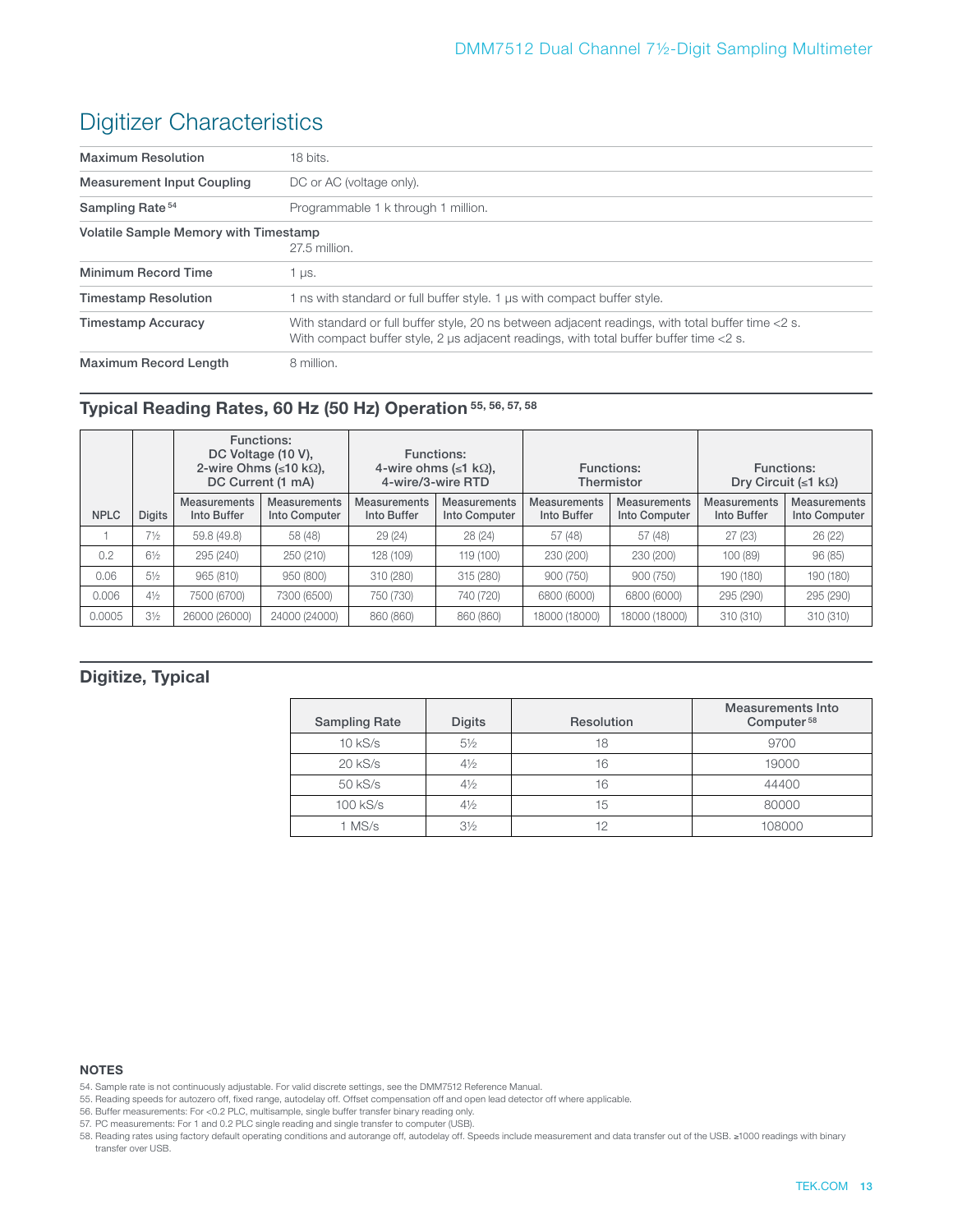# System Performance, Typical

Mode 31/2-digit, autozero off, 0.0005 PLC, excludes measurement time.

Time includes function change from DC voltage or 2-wire ohms to listed function.

| <b>Function</b>                                     | Function Change (ms) | Range Change (ms) |
|-----------------------------------------------------|----------------------|-------------------|
| DC Voltage or 2-wire ohms $\left($ <10 k $\Omega$ ) |                      | 1.3               |
| 4-wire ohms $(<10 \text{ k}\Omega)$                 |                      | 1.3               |
| DC Current                                          |                      | 1.3               |
| Digitize Voltage or Current                         |                      |                   |

### **Ranges for Function Change Times**

Function change times apply to the ranges listed in the table below.

| <b>Function</b>       | Range                 |
|-----------------------|-----------------------|
| DC Voltage            | 10 V                  |
| 2-wire or 4-wire Ohms | $1 \text{ k}\Omega$   |
| <b>DC Current</b>     | 1 mA                  |
| Thermocouple          | Use DC Voltage rates  |
| Thermistor            | Use 2-wire Ohms rates |

|                                          | Measurements into Computer (per second) |        |
|------------------------------------------|-----------------------------------------|--------|
| <b>Buffer Transfer Speed (Binary)</b>    | <b>USB</b>                              | LAN    |
| Average for 1000 readings                | 280000                                  | 270000 |
| Average for 1000 readings with timestamp | 170000                                  | 140000 |

# **Triggering**

| Time Base Accuracy                     | 25 ppm.                                 |  |
|----------------------------------------|-----------------------------------------|--|
| <b>Trigger Source</b>                  | Analog DCV, DCI, or any system trigger. |  |
| <b>Trigger Coupling</b>                | DC.                                     |  |
| Input Trigger Latency 59, 60, 61       | $<$ 225 ns.                             |  |
| Input Trigger Jitter <sup>59, 60</sup> | $<$ 50 ns.                              |  |
| Sample period Jitter <sup>59, 60</sup> | $<$ 1 ns.                               |  |

|  | <b>DMM Triggers</b> |
|--|---------------------|
|--|---------------------|

| <b>EXT TRIG IN and OUT</b>                             | 0 V to 5 V logic signal input and output, TTL compatible. |
|--------------------------------------------------------|-----------------------------------------------------------|
| <b>EXT trigger latency (IN and OUT)</b> $\leq 400$ ns. |                                                           |
| EXT trigger latency (IN or OUT)                        | <200 ns (guaranteed by design).                           |

**NOTES**

59. Guaranteed by design; for digital I/O only.

60. Stimulus command required to meet specifications.

61. If using trigger model, add 200 ns uncertainty.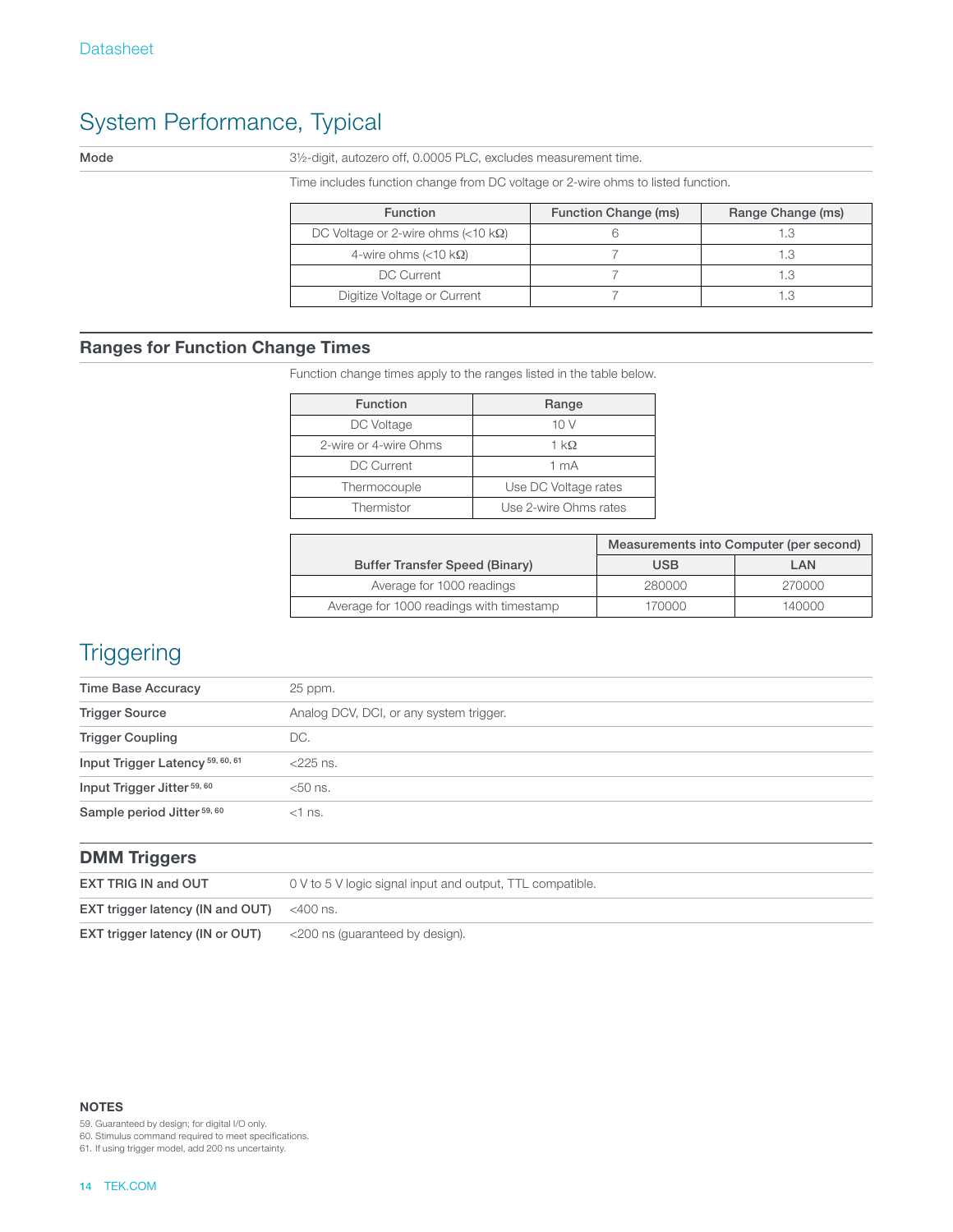#### **Analog Triggering 62**

**Analog Level, Edge, or Window Trigger Types 63**

| <b>Trigger Characteristics</b>                      | Voltage Input    | Current Input     |
|-----------------------------------------------------|------------------|-------------------|
| Input Range                                         | 100 mV to 1000 V | 10 $\mu$ A to 3 A |
| Resolution                                          | $0.05\%$         | $0.05\%$          |
| Basic Accuracy $(T_{ACAl} \pm 5 \degree C)^{64,65}$ | $1\%$            | $1\%$             |

**Analog Trigger Latencies**

|                | Digital I/O               | External                  |
|----------------|---------------------------|---------------------------|
| Positive Logic | $800$ ns $+$ 40 ns iitter | $930$ ns $+$ 40 ns iitter |
| Negative Logic | $800$ ns $+$ 40 ns jitter | $840$ ns + 40 ns jitter   |

#### **Window Filter and Memory (buffer)**

| Window Filter Size | 0 to 10% of reading, where 0 averages all readings.                                                                                           |  |
|--------------------|-----------------------------------------------------------------------------------------------------------------------------------------------|--|
| Memory             | Up to 27.5 million timestamped readings with the compact buffer style, with additional memory available<br>using an external USB flash drive. |  |

Maximum Internal Memory (Buffer) 27.5 million readings with the compact buffer style (6½-digit without formatting), 11 million readings with the standard or full buffer style.

<sup>62.</sup> For DC coupled, the trigger level can be set up to 100% of measure range.

<sup>63.</sup> Rising or falling edge triggering supported. Window trigger requires setting two independent levels.

<sup>64.</sup> Trigger event occurs after the threshold crossing at a time determined by total trigger latencies.

<sup>65.</sup> Accuracy specifications require user ACAL and are verified with level trigger amplitude set to 50% of range with a 100 Hz sine wave at 100% full scale of range. High frequency rejection is off. NPLC 0.0005 (DC voltage/DC current) or aperture 1 us for digitize voltage or digitize current. Specified for fixed range, autozero off. For DC current and digitized DC current 3 A range, add an additional 2%.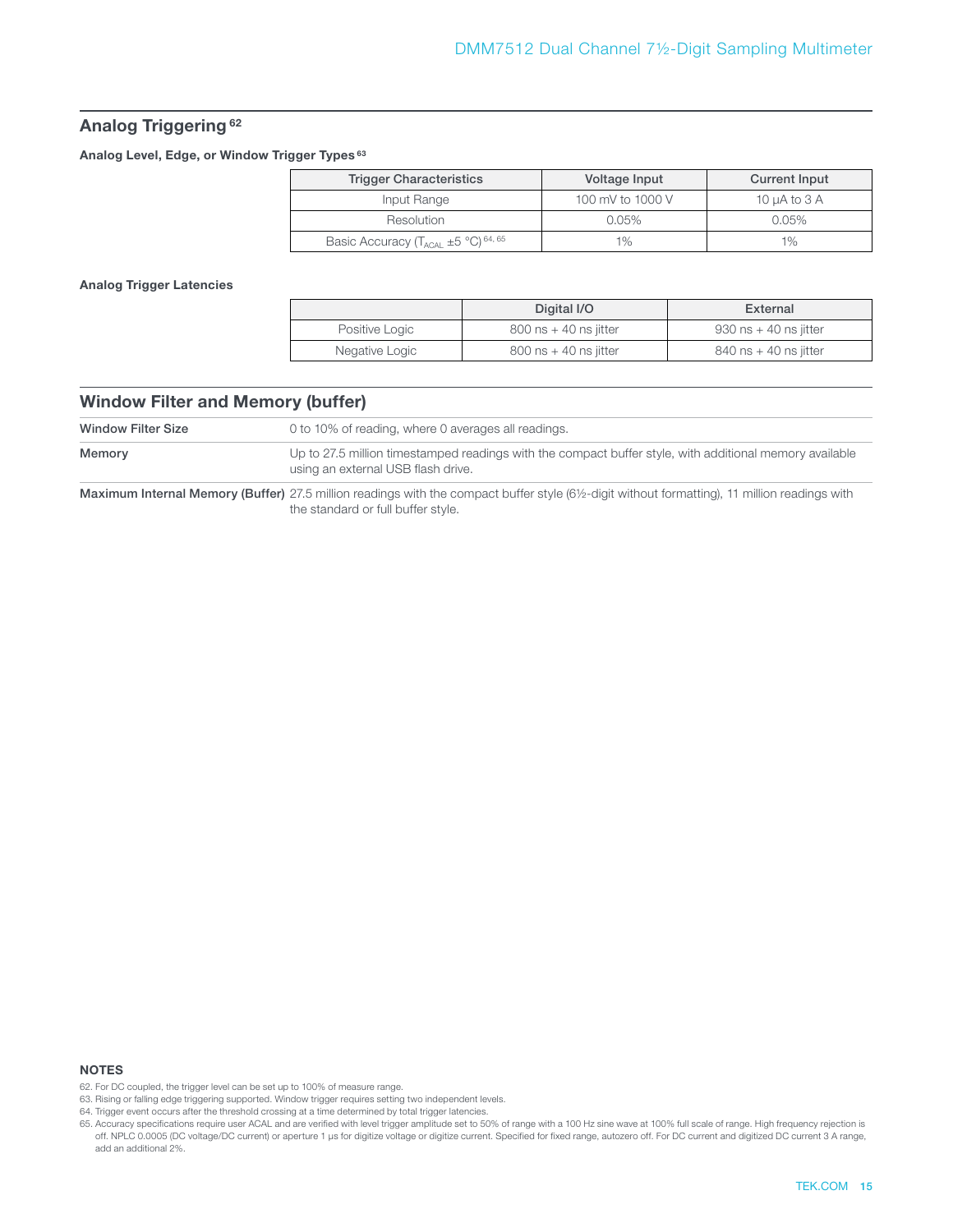# General Instrument Specifications

| <b>Input Protection</b>          | 1010 V DC all ranges and functions on HI and LO terminals; 350 V all ranges and functions on sense HI,<br>sense LO terminals; 250 V rated current input terminal; fused 3 A range; current input terminals protected<br>to 1 kV. |
|----------------------------------|----------------------------------------------------------------------------------------------------------------------------------------------------------------------------------------------------------------------------------|
| 3 A Input Fuse Protection        | 3.5 A, 1 kV fast blow type; Keithley part number DMM7510-FUSE-3A.                                                                                                                                                                |
| <b>Common Mode Isolation</b>     | 500 VDC or ACV <sub>PFAK</sub> LO to chassis. All terminals >10 G $\Omega$ , <350 pF any terminal to chassis.                                                                                                                    |
| Power Line                       | Universal input, 100 V to 240 V.                                                                                                                                                                                                 |
| Line Frequency                   | 50 Hz or 60 Hz, automatically sensed at power-up.                                                                                                                                                                                |
| <b>Power Consumption</b>         | 165 VA.                                                                                                                                                                                                                          |
| <b>Operating Environment</b>     | Specified for 0 °C to 50 °C, $\leq$ 70% relative humidity up to at 35 °C; derate 3% relative humidity per °C,<br>35 °C to 50 °C.                                                                                                 |
| <b>Storage Environment</b>       | $-25$ °C to 65 °C.                                                                                                                                                                                                               |
| Altitude                         | Maximum 2000 m (6562 ft) above sea level.                                                                                                                                                                                        |
| <b>Pollution Degree</b>          | 2.                                                                                                                                                                                                                               |
| <b>Real Time Clock</b>           | Lithium battery backup (3+ years battery life).                                                                                                                                                                                  |
| <b>EMC</b>                       | Conforms to European Union EMC Directive.                                                                                                                                                                                        |
| Safety                           | NRTL listed to UL61010-1 and CSA C22.2 No 61010-1; conforms with European Union Low<br>Voltage Directive.                                                                                                                        |
| Vibration                        | MIL-PRF-28800F Class 3. Random.                                                                                                                                                                                                  |
| Warm-up                          | 4 hours to rated accuracy.                                                                                                                                                                                                       |
| <b>Input Signal Connections</b>  | Rear safety banana jacks.                                                                                                                                                                                                        |
| Cooling                          | Forced air, side intake, and rear exhaust.                                                                                                                                                                                       |
|                                  |                                                                                                                                                                                                                                  |
| <b>Dimensions</b>                | Rack Mount: 44 mm high $\times$ 483 mm wide $\times$ 696 mm deep (1.7 in. $\times$ 19 in. $\times$ 27.41 in.)                                                                                                                    |
| <b>Shipping Weight</b>           | 11.3 kg (25.0 lb.).                                                                                                                                                                                                              |
| Digital I/O                      |                                                                                                                                                                                                                                  |
| Connector                        | 9-pin female D.                                                                                                                                                                                                                  |
| 5V Power Supply Pin              | Limited to 500 mA at $>4$ V (solidstate fuse protected).                                                                                                                                                                         |
| Lines                            | Six input/output, user-defined, for digital I/O or triggering.                                                                                                                                                                   |
| Input Signal Levels:             | 0.7 V (maximum logic low)<br>3.7 V (minimum logic high).                                                                                                                                                                         |
| Input Voltage Limits:            | $-0.25$ V (absolute minimum)<br>+5.25 V (absolute maximum).                                                                                                                                                                      |
| <b>Maximum Source Current</b>    | $+2.0$ mA at $>2.7$ V (per pin).                                                                                                                                                                                                 |
| <b>Maximum Sink Current</b>      | -50 mA at 0.7 V (per pin, solid-state fuse protected).                                                                                                                                                                           |
| Handler                          | User-defined start of test, end of test, four category bits                                                                                                                                                                      |
| <b>Math Functions</b>            | Rel, dB, Limit Test, Percentage, $1/x$ , and $mX + b$ .                                                                                                                                                                          |
| Remote Interface                 |                                                                                                                                                                                                                                  |
| LAN                              | RJ-45 connector, 10/100BT; Virtual Front Panel.                                                                                                                                                                                  |
| USB Device (front panel, type B) | 2.0 full speed, USBTMC compliant.                                                                                                                                                                                                |
| USB Host (front panel, type A)   | USB 2.0, support for flash drives, FAT 32.                                                                                                                                                                                       |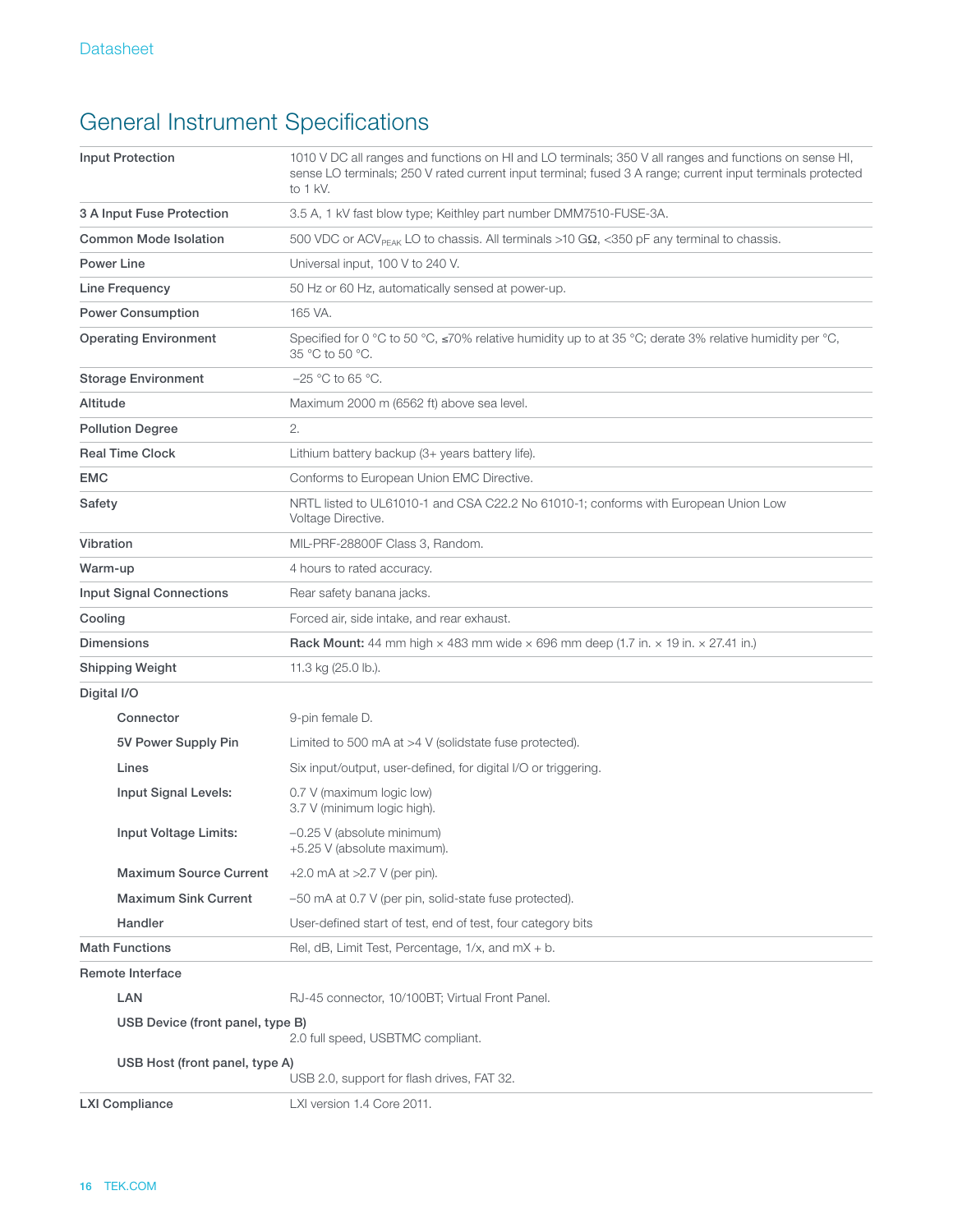| Language                   | Embedded Test Script Processor (TSP) accessible from any host interface; responds to high-speed<br>test scripts comprised of remote commands and statements (for example, branching, looping, math);<br>able to execute high-speed test scripts stored in memory without host intervention; also SCPI (default<br>command set). |                                                                                                                                                                         |  |
|----------------------------|---------------------------------------------------------------------------------------------------------------------------------------------------------------------------------------------------------------------------------------------------------------------------------------------------------------------------------|-------------------------------------------------------------------------------------------------------------------------------------------------------------------------|--|
| <b>Expansion Interface</b> | The TSP-Link expansion interface allows TSP-enabled instruments to trigger and communicate with each<br>other. See the figure below.                                                                                                                                                                                            |                                                                                                                                                                         |  |
|                            | Node 1                                                                                                                                                                                                                                                                                                                          | Node 2                                                                                                                                                                  |  |
|                            | <b>BACASSIETIS</b><br>SERAL NO.<br>DMM7512<br>$\frac{\text{MOD}}{1}$<br>$\frac{0}{2}$<br><b>BERAL NO.</b><br>Node n-1<br>Host PC                                                                                                                                                                                                | LXI<br>DMM7512 7 1/2 DIGIT MULTIMETER<br><b>WAY ADDRESS</b><br>1/2 DIGIT MULTIMETER<br>$\frac{\text{MOD}}{2}$<br>$\stackrel{\circ}{\phantom{}_{\mathcal{M}}}$<br>Node n |  |
|                            | The DMM7512 has four TSP-Link connectors (two on each module) to make it easier to connect<br>instruments in a sequence.                                                                                                                                                                                                        |                                                                                                                                                                         |  |
|                            | • Once instruments are interconnected through the TSP-Link expansion interface, a computer can<br>access all of the resources of each source measure instrument through the host interface of any<br>TSP-Link instrument.                                                                                                       |                                                                                                                                                                         |  |
|                            | • A maximum of 32 TSP-Link nodes can be interconnected. Each source-measure module uses one<br>TSP-Link node.                                                                                                                                                                                                                   |                                                                                                                                                                         |  |
| IP configuration           | Static or DHCP (manual or automatic).                                                                                                                                                                                                                                                                                           |                                                                                                                                                                         |  |

## Ordering Information

DMM7512 Dual Channel 7 ½-Digit Sampling Multimeter

### Supplied Accessories

| 012178100   | Test Lead Kit, Quantity 4                                               |
|-------------|-------------------------------------------------------------------------|
| CA-18-16A   | LAN Crossover Cable, 40 cm (16 in), quantity 2                          |
| 174710700   | Shielded Crossover Cable with RJ-45 Connector, 1.5 m (5 ft), quantity 1 |
| CA-568-120A | Green and Yellow Ground Cable, 3.0 m (120 in), quantity 1               |
| 4299-13     | 10 High Fixed Rack Mount Kit, quantity 1                                |
| 0713411     | <b>Safety Precautions Document</b>                                      |
| 071357600   | DMM7512 71/2-Digit Multimeter Instrument Information                    |

## Instruction Manuals/Documentation (available at www.tek.com/DMM7512)

DMM7510 7.5 Digit Graphical Sampling Multimeter Reference Manual

DMM7510 7.5 Digit Graphical Sampling Multimeter User's Manual

# Software and Drivers (available at tek.com)

IVI/VISA Drivers for Microsoft® Visual Basic®, Visual C/C++®

Keithley Test Script Builder available at<https://www.tek.com/keithley-test-script-builder>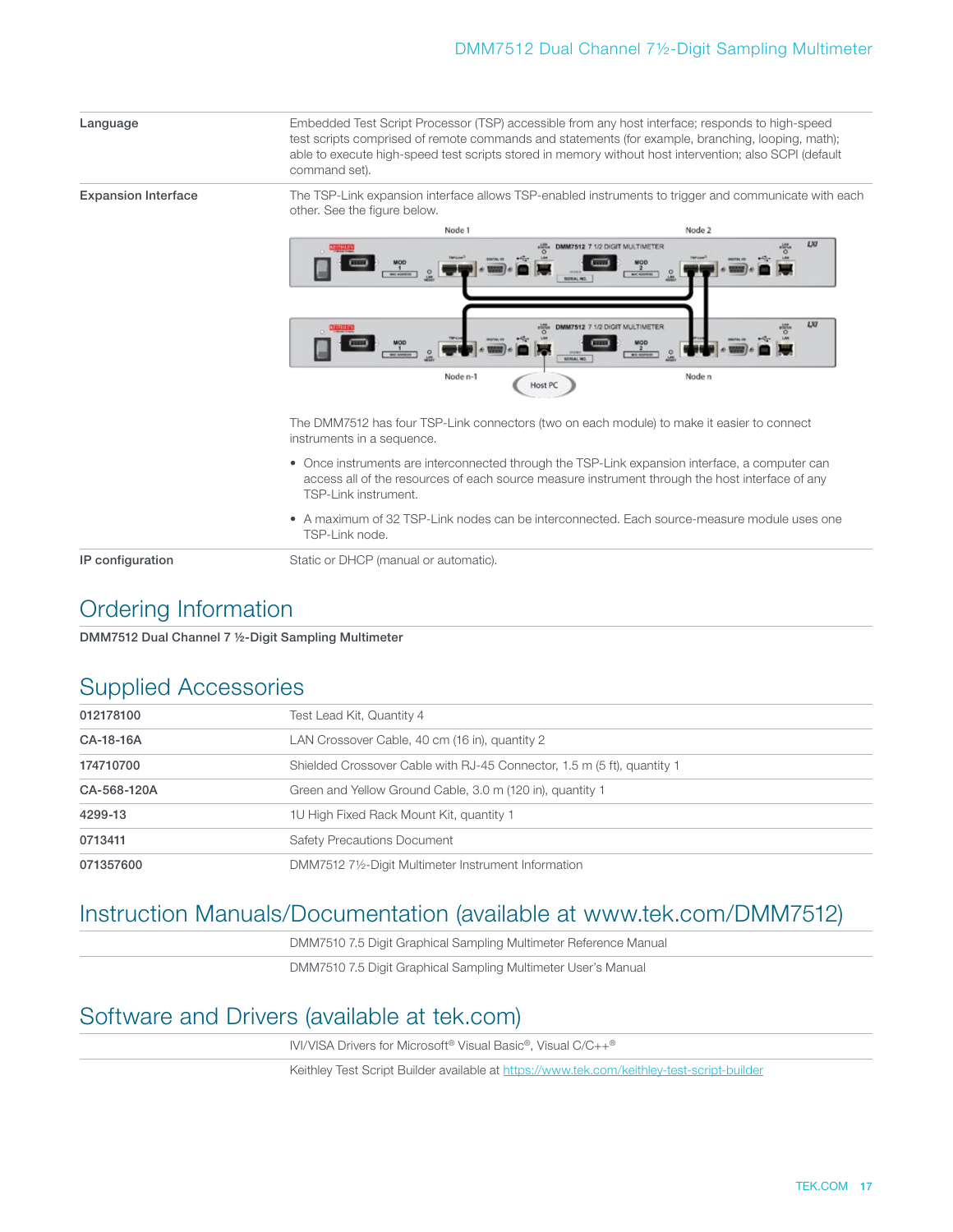# Power Cord Options

| A <sub>0</sub> | North America (120 V, 60 Hz)  |
|----------------|-------------------------------|
| A1             | Universal Euro (220 V, 50 Hz) |
| A2             | United Kingdom {240 V, 50 Hz) |
| A3             | Australia (240 V, 50 Hz)      |
| A4             | Chile, Italy (220 V, 50 Hz)   |
| A <sub>5</sub> | Switzerland (220 V, 50 Hz)    |
| A <sub>6</sub> | Japan (100 V, 50/60 Hz)       |
| A7             | Denmark (230 V, 50 Hz)        |
| A <sub>8</sub> | Israel (230 V, 50 Hz)         |
| A <sub>9</sub> | Argentina (220 V, 50 Hz)      |
| A10            | China (230 V, 50 Hz)          |
| A11            | India (230 V, 50 Hz)          |
| A12            | Brazil (127 V/220 V, 60 Hz)   |
| A99            | No power cord                 |

# Available Accessories

| <b>Test Leads and Probes</b>        |                                                            |  |
|-------------------------------------|------------------------------------------------------------|--|
| 1751                                | Safety Test Leads                                          |  |
| 1754                                | 2-Wire Universal 10-Piece Test Lead Kit                    |  |
| 1756                                | General Purpose Test Lead Kit                              |  |
| 5804                                | Kelvin (4-Wire) Universal 10-Piece Test Lead Kit           |  |
| 5805                                | Kelvin (4-Wire) Spring-Loaded Probes                       |  |
| 5806                                | Kelvin Clip Lead Set                                       |  |
| 5808                                | Low Cost Single-pin Kelvin Probe Set                       |  |
| 5809                                | Low Cost Kelvin Clip Lead Set                              |  |
| 8606                                | High Performance Modular Probe Kit                         |  |
| 8610                                | Low Thermal Shorting Plug                                  |  |
| <b>Replacement Fuses</b>            |                                                            |  |
| FU-106-3.15                         | Line Power Fuse, 250 V, 3.15 A, Slow Blow $5 \times 20$ mm |  |
| DMM7510-FUSE-3A                     | 3.5 A Current Fuse                                         |  |
| <b>Cables, Connectors, Adapters</b> |                                                            |  |
| CA-18-1                             | Shielded Dual Banana Cable, 1.2 m (4 ft.)                  |  |
| <b>Cables</b>                       |                                                            |  |
| CA-180-3A                           | CAT5 Crossover Cable for TSP-Link / Ethernet               |  |
| $USB-B-1$                           | USB Cable, Type A to Type B, 1 m (3.3 ft)                  |  |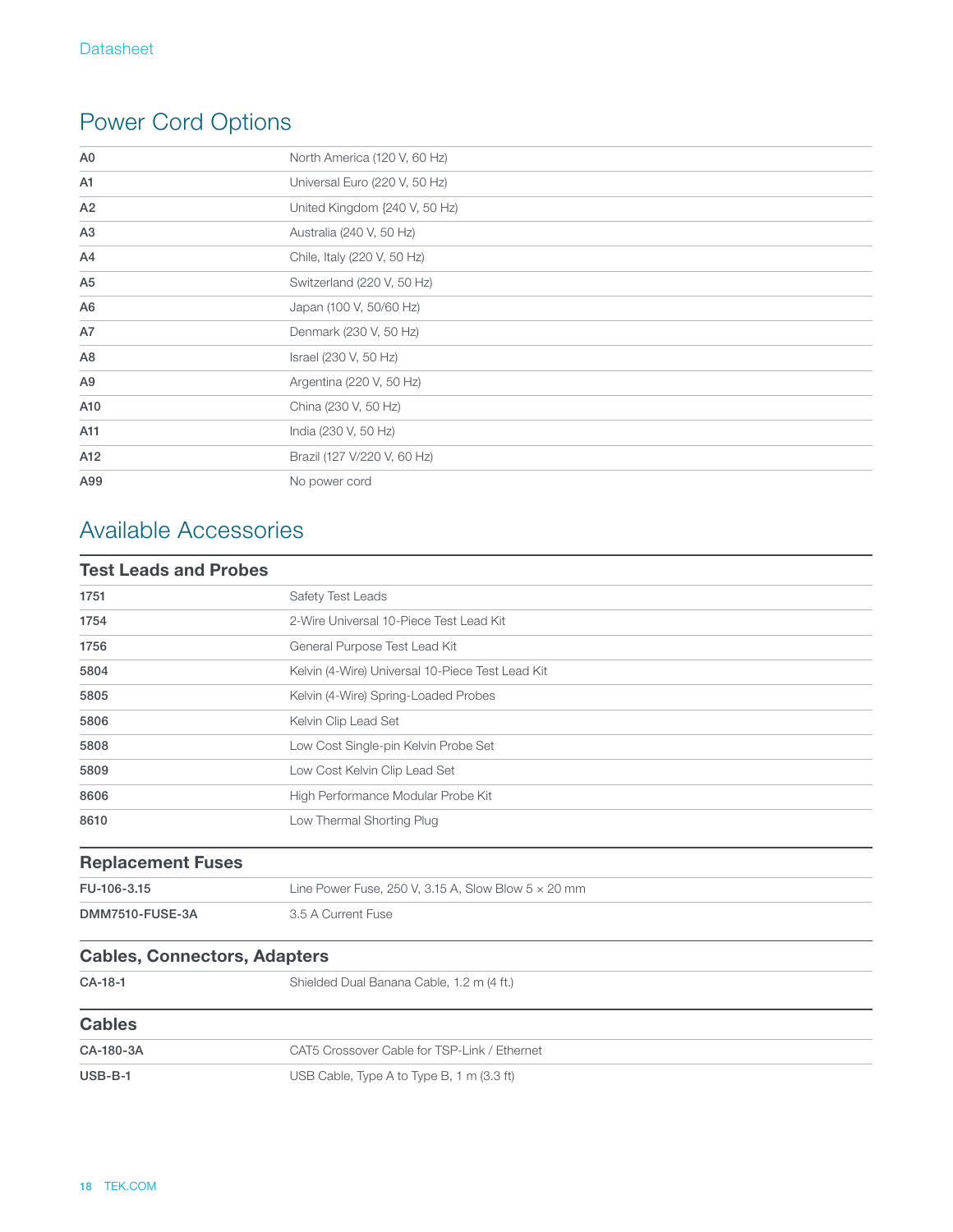| <b>Triggering and Control</b> |                                               |
|-------------------------------|-----------------------------------------------|
| 2450-TLINK                    | DB-9 to Trigger Link Connector Adapter        |
| 8501-1                        | Trigger Link Cable, DIN-to-DIN, 1 m (3.2 ft.) |
| 8501-2                        | Trigger Link Cable, DIN-to-DIN, 2 m (6.5 ft.) |
| 8503                          | <b>DIN-to-BNC Trigger Cable</b>               |

#### **Rack Mount Kit**

4299-13 1U High Fixed Rack Mount Kit

### Available Services

| <b>Extended Warranties</b> |                                                                   |
|----------------------------|-------------------------------------------------------------------|
| <b>DMM7512-EW</b>          | 1 Year Factory Warranty Extended to 2 Years from Date of Shipment |
| DMM7512-3Y-EW              | 1 Year Factory Warranty Extended to 3 Years from Date of Shipment |
| DMM7512-5Y-EW              | 1 Year Factory Warranty Extended to 5 Years from Date of Shipment |

### **Calibration Contracts** C/DMM7512-3Y-STD KeithleyCare 3 Year Std Calibration Plan C/DMM7512-3Y-DATA KeithleyCare 3 Year Calibration w/Data Plan C/DMM7512-3Y-17025 KeithleyCare 3 Year ISO-17025 Calibration Plan C/DMM7512-5Y-STD KeithleyCare 5 Year Std Calibration Plan C/DMM7512-5Y-DATA KeithleyCare 5 Year Calibration w/Data Plan C/DMM7512-5Y-17025 KeithleyCare 5 Year ISO-17025 Calibration Plan

# Warranty Information

| <b>Warranty Summary</b>  | This section summarizes the warranties of the DMM7512. For complete warranty information, refer to<br>the DMM7512 Reference Manual. Any portion of the product that is not manufactured by Keithley is not<br>covered by this warranty and Keithley will have no duty to enforce any other manufacturer's warranties.                                                                                                                                                                                                                                                                             |
|--------------------------|---------------------------------------------------------------------------------------------------------------------------------------------------------------------------------------------------------------------------------------------------------------------------------------------------------------------------------------------------------------------------------------------------------------------------------------------------------------------------------------------------------------------------------------------------------------------------------------------------|
| <b>Hardware Warranty</b> | Keithley Instruments, Inc. warrants the Keithley manufactured portion of the hardware for a period of one<br>year from defects in materials or workmanship; provided that such defect has not been caused by use of<br>the Keithley hardware which is not in accordance with the hardware instructions. The warranty does not<br>apply upon any modification of Keithley hardware made by the customer or operation of the hardware<br>outside the environmental specifications.                                                                                                                  |
| <b>Software Warranty</b> | Keithley warrants for the Keithley produced portion of the software or firmware will conform in all material<br>respects with the published specifications for a period of ninety (90) days; provided the software is used on<br>the product for which it is intended in accordance with the software instructions. Keithley does not warrant<br>that operation of the software will be uninterrupted or error-free, or that the software will be adequate for<br>the customer's intended application. The warranty does not apply upon any modification of the software<br>made by the customer. |